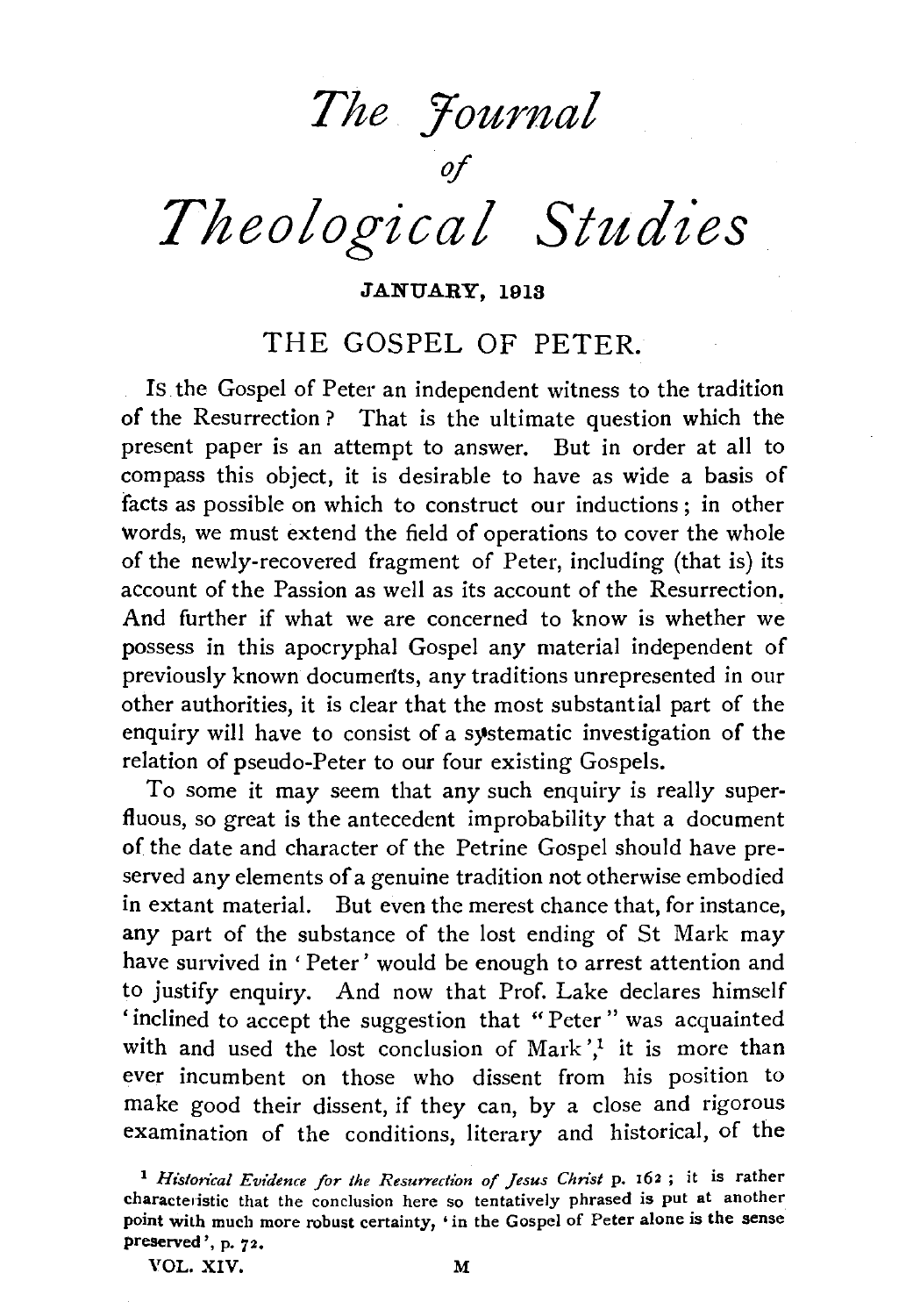problem. In such an investigation it is always a little difficult to decide what should be included as really part of the subject, what should be excluded as having no sufficiently direct bearing. As I propose, in other sections of the work of which this paper forms one chapter, to examine what may probably have been contained in the lost ending of Mark, and whether Matthew and Luke knew the Second Gospel in its original or in its present mutilated form, I shall not enter into details upon these questions; but it is in my opinion practically demonstrable that the First and Third Evangelists only knew the Second Gospel as we know it ourselves, shorn of its conclusion.1

# A. *The external evidence and the date.*

Of the external testimony to the ' Gospel of Peter' and therewith to its date, there is no need to speak more than very briefly, both because the evidence in itself is slight and also because in the chronological conclusions to be drawn from it there is really not much room for divergence.

0RIGEN *in Matt.* x 17: 'But as to the brethren of Jesus some say that they were sons of Joseph by a former wife whom he had before Mary, basing themselves on a tradition of the Gospel entitled Peter's or of the book of James.'<sup>2</sup> There is naturally nothing in the extant fragment of ' Peter ' to bear out this statement; but on the other hand there is no reason at all to doubt the testimony of Origen, that this solution of the problem of the ' brethren ' of Christ was found in the Gospel of Peter and in the Protevangelium of James.

SERAPION, bishop of Antioch at the end of the second century, wrote (as we learn from Eusebius *H. E.* vi 12) against the Gospel of Peter, ' exposing its false statements for the benefit of certain Christians in the *parochia* of Rhossus '. Rhossus was a town on the Syrian coast, not far to the north-west of Antioch; and Serapion, in the course of a visitation there, had been appealed to by a section of the Christian community who were dissatisfied as to the regularity of a Gospel established in the local liturgical

<sup>1</sup> If I understand Prof. Lake rightly, he too holds that neither Matthew nor Luke has in fact made use of the lost ending, but he attributes their silence not to ignorance but to intention ; they had the complete Mark in their hands, but wilfully disregarded it (p. 72). The innuendo, which he extends also to 'the early For the gratuitous in the method, which he extends also be the early<br> **The passage is from that part of Origent** is not the place to discuss it.<br> **•** The passage is from that part of Original Commentary on St Matthew Whic

<sup>9</sup> The passage is from that part of Origen's commentary on St Matthew which is preserved in the original Greek.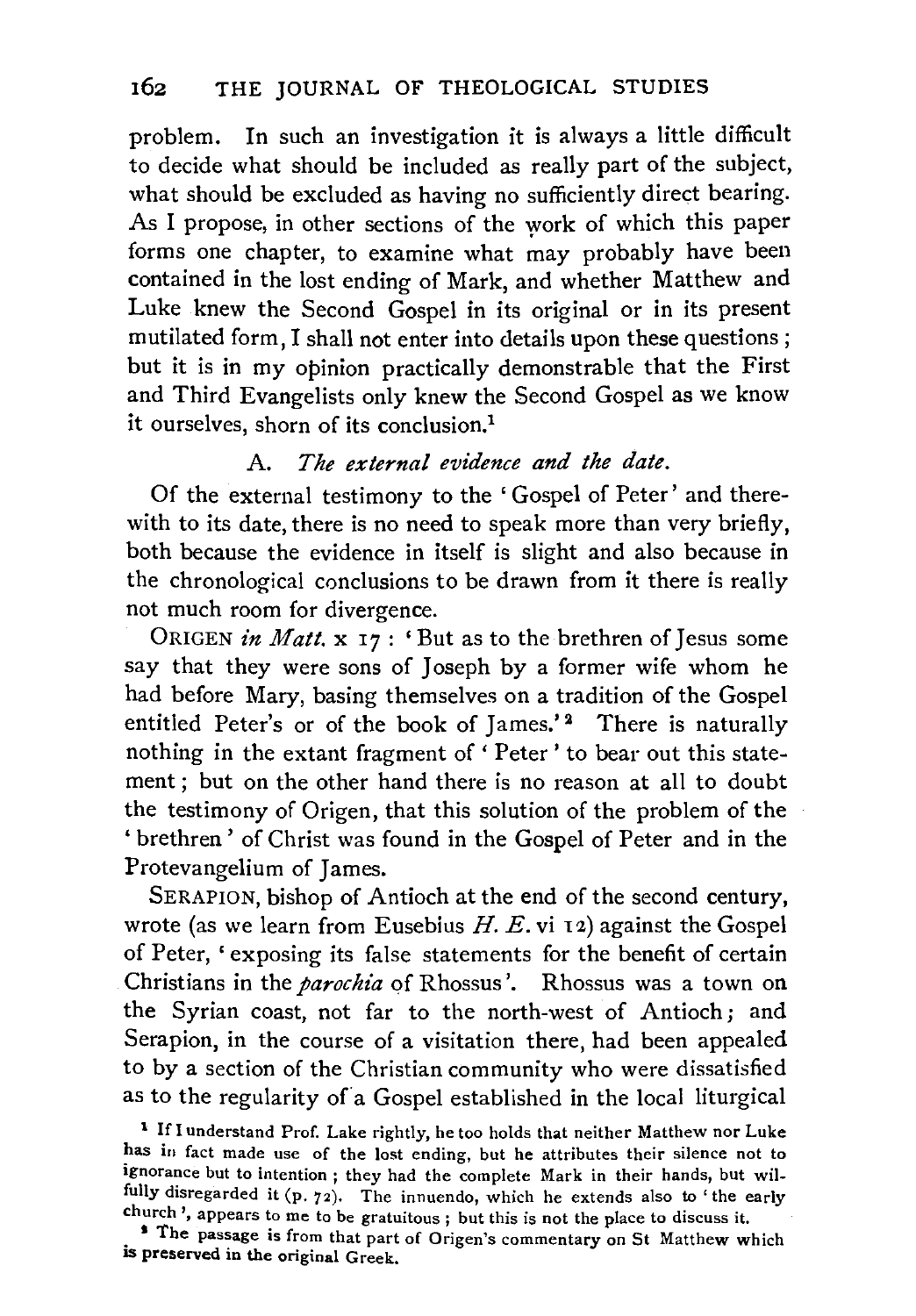usage, and known by the name 'Gospel according to Peter'. Serapion himself had never met with this Gospel ; but the fact that its use at Rhossus was, as it appeared, traditional inclined him in its favour, and in the second century at any rate a large measure of liberty and variety prevailed in the lectionaries of different churches. In the first instance, then, he declined to interfere ; but when the objectors returned to the charge with allegations of heresy, he borrowed a copy of the Gospel from the Docetae, the sect among whom it was in special use, and on examining it found that, while the greater part of it was innocent enough, there were things on it which did not correspond to ' the orthodox doctrine of the Saviour', and it was just these things which his letter or treatise proposed to isolate and emphasize. From this information, which of course takes us a good deal further than Origen's, we gather that the Gospel was in circulation well before the end of the second century, that there was nothing which immediately and at first sight differentiated it in type from the canonical Gospels, but that on the other hand it was at least compatible with, if it was not rather actually intended to recommend, a Docetic conception of Christ, that is, a denial of the reality of His human nature.

No possible doubt can exist as to the *provenance* of our fragment from the Gospel which Serapion had accepted on a cursory and condemned on a closer inspection : for its author speaks of the apostles in the first person plural as 'we the twelve disciples of the Lord' and of Peter in the first person singular as 'I Simon Peter', while his account of the Crucifixion and Resurrection is definitely Docetic. Christ suffers neither pain nor death; and seeing that He did not die, He could not, of course, in any literal sense rise again from the dead.

But Docetism, however alien to the spirit of apostolic Christianity, was no product of the later second century. It permeates all forms of Gnosticism, from the simplest and crudest to the developed theologies of Valentinus and Marcion; it is singled out as a pressing danger to Christian teaching alike in the letters of St John of Ephesus and of St Ignatius of Antioch. The Gospel of Peter is not, therefore, necessarily later than the sub-apostolic age because it is frankly Docetic. If it was known, as I myself suppose, to Justin Martyr, writing between 150 and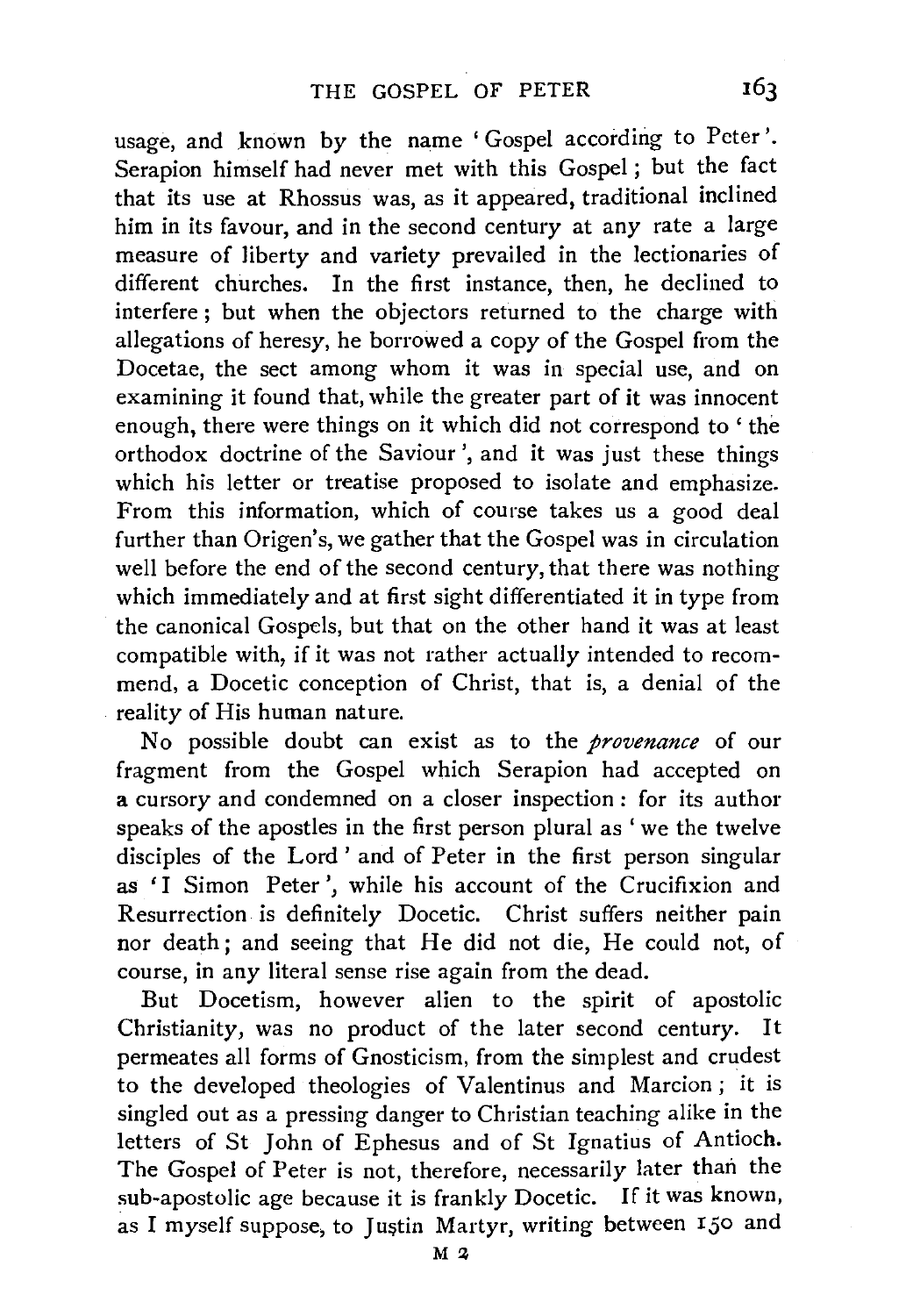160, an origin in the second half of the second century is at once put out of question. Prof. Lake judges that 'it is probable that it is not earlier than 100 A. D. and not much later than 130 A. D.', and inclines to a date approaching the first of these two limits: I should myself agree that it ought to be placed at a rather early point in the series of Gnostic Christian writings. For the history of Gnosticism represents on the whole a gradual approach to Catholic Christianity; in its earlier stages its alien non-Christian character is much more pronounced, but as we trace its developement in the later representatives of the movement the definitely Christian features become more and more predominant. Valentinus and Marcion could in some real sense lay claim to the Christian name, because the Christian element, though not the only one, was still the largest and most obvious in their theology. But Valentinus, with whatever reserve of misinterpretation, accepted the Gospels of the Church, and Marcion's Gospel was not only, like Peter, based on a canonical model, but quite certainly resembled its prototype much more nearly than Peter did. Peter, in fact, would appear to represent about the earliest attempt to rehandle the documents of the Christian tradition in the Gnostic interest. I should put it myself roughly between II5 and 130 A. D.

# B. *Internal characteristics : relation to the Four Gospels.*

That Serapion at first sight found nothing so strange in the Gospel of Peter as to call for its discontinuance in liturgical use, must mean that it was not in all parts so abhorrent to the matter and manner of the Gospels with which he was familiar as to excite his immediate suspicion. Perhaps the description in Eusebius, 'he did not go through the Gospel', may be thought to imply that he looked only at the earlier chapters and, at any rate, did not get to the end. And of course, when we come to think of it, it is likely that a Docetic Gospel, fundamentally as it must differ from our Gospels in its account of the Passion and Resurrection, would not differ superficially to anything like the same extent in its account of the Teaching and Ministry of Christ. If Serapion had opened the Gospel of Peter at the point where it happens to be now accessible to us, he could hardly have failed to express himself at the first reading in the same unfavourable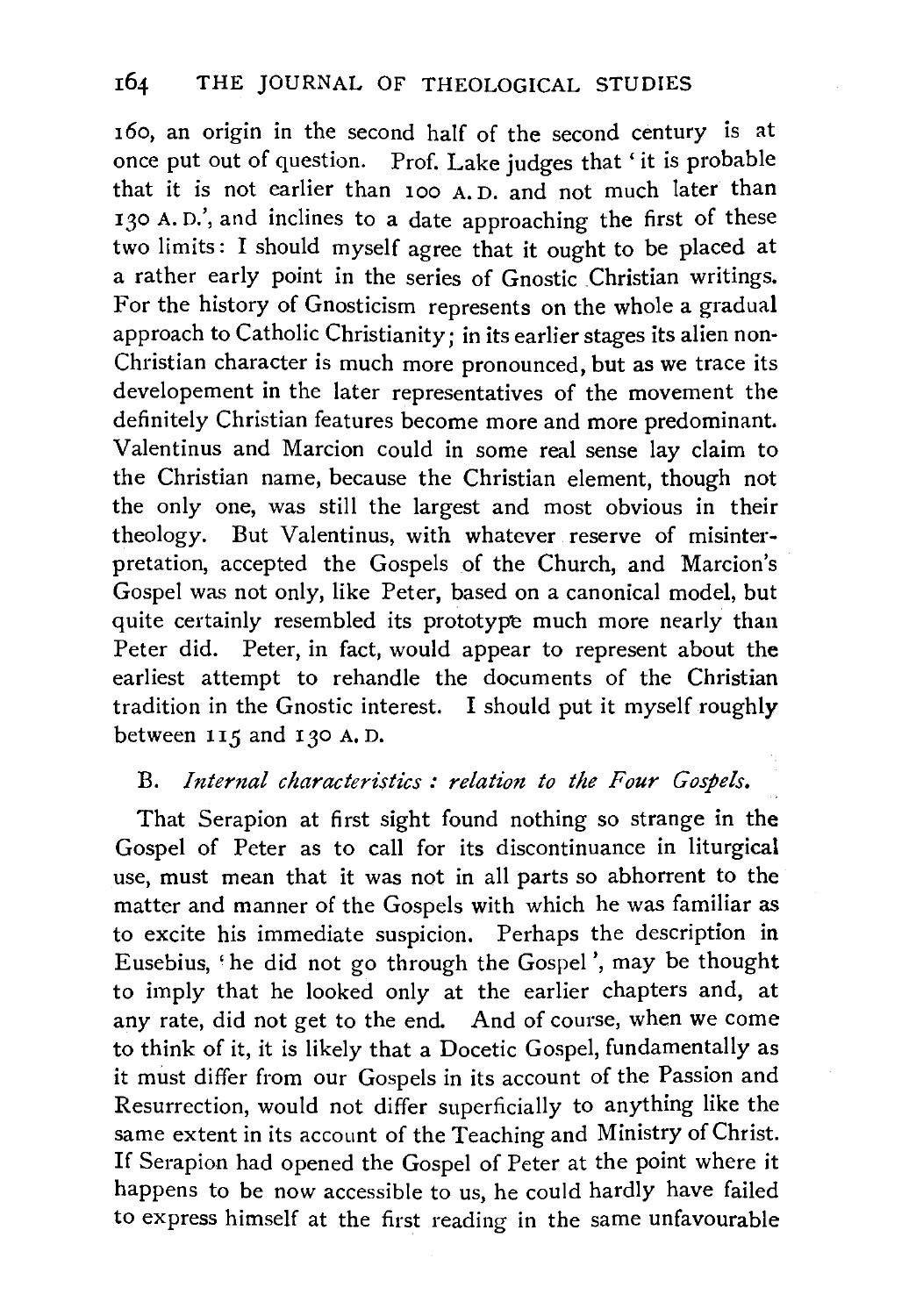terms which he used at his second reading ; but the preliminary verdict which he actually gave is instructive, because it implies on the part of the Petrine Gospel a general conformity to the lines of the Gospels to which Serapion was accustomed, a conformity which we may properly assume to have been greater in the rest of that Gospel than in the extant fragment. If then we find ourselves on the whole warranted in concluding for the employment of any of our canonical Gospels as sources for 'Peter's' narrative of the Passion and Resurrection, we may feel reasonably certain that our conclusions would be fortified if the body of his Gospel were at our disposal.

At the end of this paper will be found an English version of the fragment, in which all points of contact with the canonical Gospels are numbered for convenience of reference.

*a.* The dependence of our fragment upon St Mark is not questioned. Often indeed it is impossible to say—so closely does St Matthew follow St Mark in the narrative of the Passion -whether the apocryphal writer is borrowing from the First or the Second Gospel; it would even have been feasible to argue, had the Passion stood alone, that St Mark had not been used at all, or at any rate that there was nothing to shew that he had been used. But in the later sections there are quite indubitable indications of connexion with St Mark : from St Mark alone can we explain the word for 'swathing' in linen,  $(p. 192, no. 61)$ ; the merely partial movement of the stone, no.  $84$ ; the phrase 'youth', no. 100; while the entire episode of the women at the sepulchre follows closely-not, however, quite exclusively-Mk. xvi 3-8, nos. 95-106.

This being once established, we shall be more ready to see traces of St Mark's influence at more doubtful points in the earlier sections-though it will be seen later on that the Petrine writer had special and obvious ground for giving preference to the Second Evangelist in the latter stages of the fragment preserved to us. But it is needless to enumerate such points, since the employment of St Mark's Gospel is admitted on all sides, and the reader can follow them for himself in the apparatus to the translation given below.

 $b$ . Of almost all the peculiar additions which St Matthew's Gospel makes to the Marcan text, the Petrine writer is found to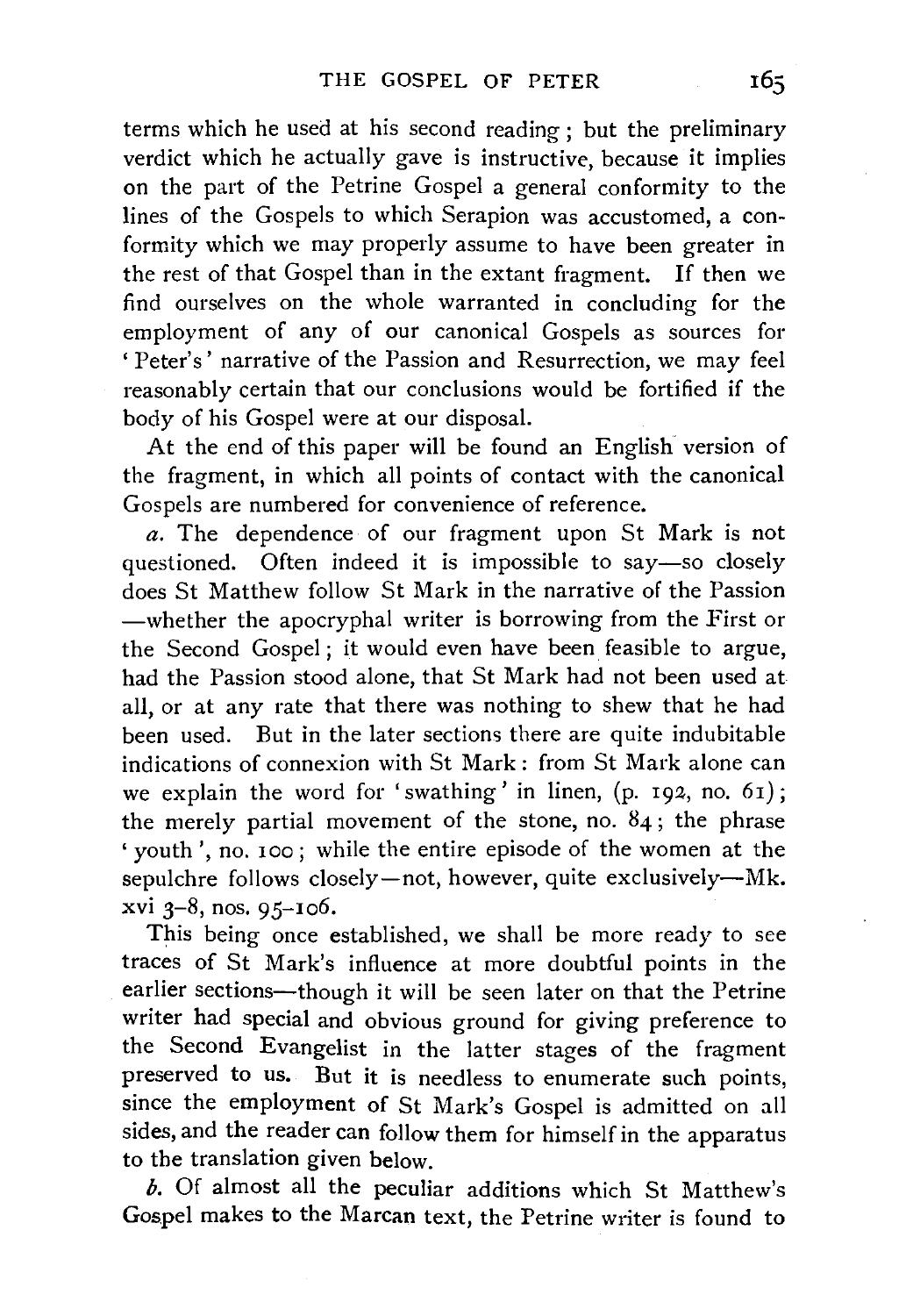incorporate at least some feature. He has with Matthew the washing of Pilate's hands, no. 1, together with his disclaimer of responsibility, which has, however, been shifted to a later point, no. 88 : he retains one out of the three signs which Matthew adds to the rending of the veil of the Temple, namely, the earthquake, no. 57; while the sealing and guarding of the tomb, about which the other Evangelists are obstinately silent, is as prominent in 'Peter' as it is in Matthew.<sup>1</sup> Here again then we are entitled to deduce a general acquaintance with the First Gospel, and to assume that general acquaintance as an element in the decision about parallels that might in themselves be doubtful. I suspect indeed that throughout the narrative of the Trial and Crucifixion 'Peter' was predominantly following Matthew and not Mark ; at any rate it is worth noting that he shews a special partiality for the phrase ' the Son of God ', which at this part of the Gospel story is also peculiarly Matthaean.2

*c.* If a similar test is applied with regard to St Luke's Gospel, the result will be found to be similar also. The question is not, it must be remembered, whether ' Peter' made an equal use of all the Gospels which he knew and used: even later writers, in days when the equal authority of all the four canonical accounts was unquestioned, might and did draw on the four in unequal proportions, and at the date when the Petrine Gospel was published it is not to be supposed that the canonical position of the Gospels of the Church was quite what it was half a century later. What we really have to ask is only whether the evidence is sufficient to indicate any sort of real knowledge and use of St Luke or of St John, as the case may be.

Now in St Luke's account of the Trial and Crucifixion there are three main sections that are peculiar to his Gospel-the introduction of a hearing before Herod, the sayings of Christ to

t I am by no means certain that, when ' Peter' speaks of 'gall with vinegar ' as given to Christ on the Cross during the great darkness, no. 47, he is not borrowing the mention of gall from Mt. xxvii 34, where the First Evangelist transforms the 'spiced wine' of St Mark into an echo of Ps. lxix (lxviii) 22 : though it is perhaps possible that 'Peter' has drawn on the Psalm independently of Matthew. In any case I demur to the suggestion, in Robinson's edition, that' Peter' has derived his *χολήν μετά όξους* from the μετά χολής which a very small group of good authorities interpolates after the mention of of os in John xix 29, 30; it would be at least as likely that the authorities in question had drawn here upon ' Peter' and not *vice versa.* 2 Mt. xxvi 63, xxvii 40, 43, 54; Peter§ 3 *bis,* § II *bis.*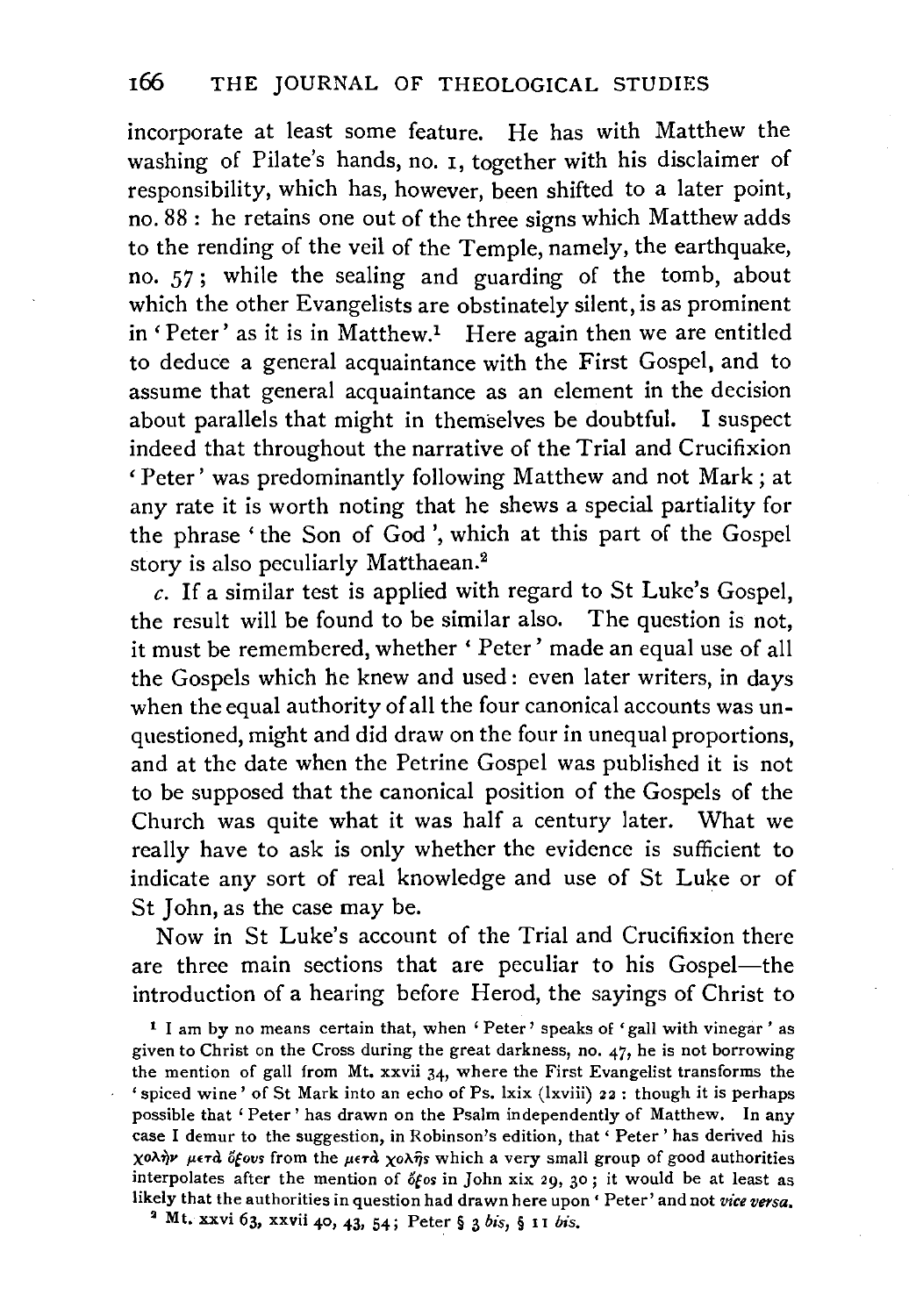the women on the way to Calvary, and the repentance of one of the crucified robbers.! Of these three episodes the Petrine Gospel incorporates two. The fragment opens with an allusion to Herod, and indeed he is made to play a much more conspicuous part than even in the Third Gospel ; for while in St Luke Herod, like Pilate, finds the prisoner not guilty on every count (xxiii 15) and afterwards drops out of the narrative altogether, ' Peter' makes the whole of the final stages of condemnation and insult, as well as the disposal of the body after death, depend on the authority of Herod alone. That ' Peter ' carries his Herodianism to this degree is due of course to his *parti pris* of throwing upon the Jews the exclusive responsibility for the Crucifixion, and there is nothing in this which militates against the probability that he found in St Luke the kernel from which his own account was developed. We know that Luke had special connexions with the Herodian household, and, if *entia non szmt multiplicanda praeter necessitatem,* we have no right, as we have certainly no need, to look elsewhere than to St Luke for the source of' Peter'. Of the women on the way to the Crucifixion 'Peter' says nothing; why we cannot tell, any more than we can tell why he says nothing of Simon of Cyrene and his bearing of the Cross, though all three Synoptists mention it in this same neighbourhood. Our Gospel-writer borrowed an episode here and a phrase there, as the fancy took him or as his dogmatic prejudices suggested. But if St Luke's episode of the women is passed over, his episode of the repentant robber is reproduced in all its main outlines. Not only are the two criminals crucified with Christ called ' malefactors ' with St Luke, rather than ' robbers ' with St Mark and St Matthew,<sup>2</sup> but the story of the repentance of one of them, and of the words with which he contrasts the just fate of himself and his companion with the innocence of ' this man', is an instance of contact with St Luke and St Luke alone which even by itself would be enough to weigh down the scale of probability in favour of a literary connexion between *the* two writers.

<sup>1</sup> Lk. xxiii 34, the first saying from the Cross, is not part of the genuine text of St Luke, and we must not assume that it was contained in ' Peter's' copy of Luke.

<sup>&</sup>lt;sup>3</sup> κακούργοι ... λησταί. And the word κακούργοs is adopted again at a later point and in another connexion, quite in 'Peter's' manner, § 7·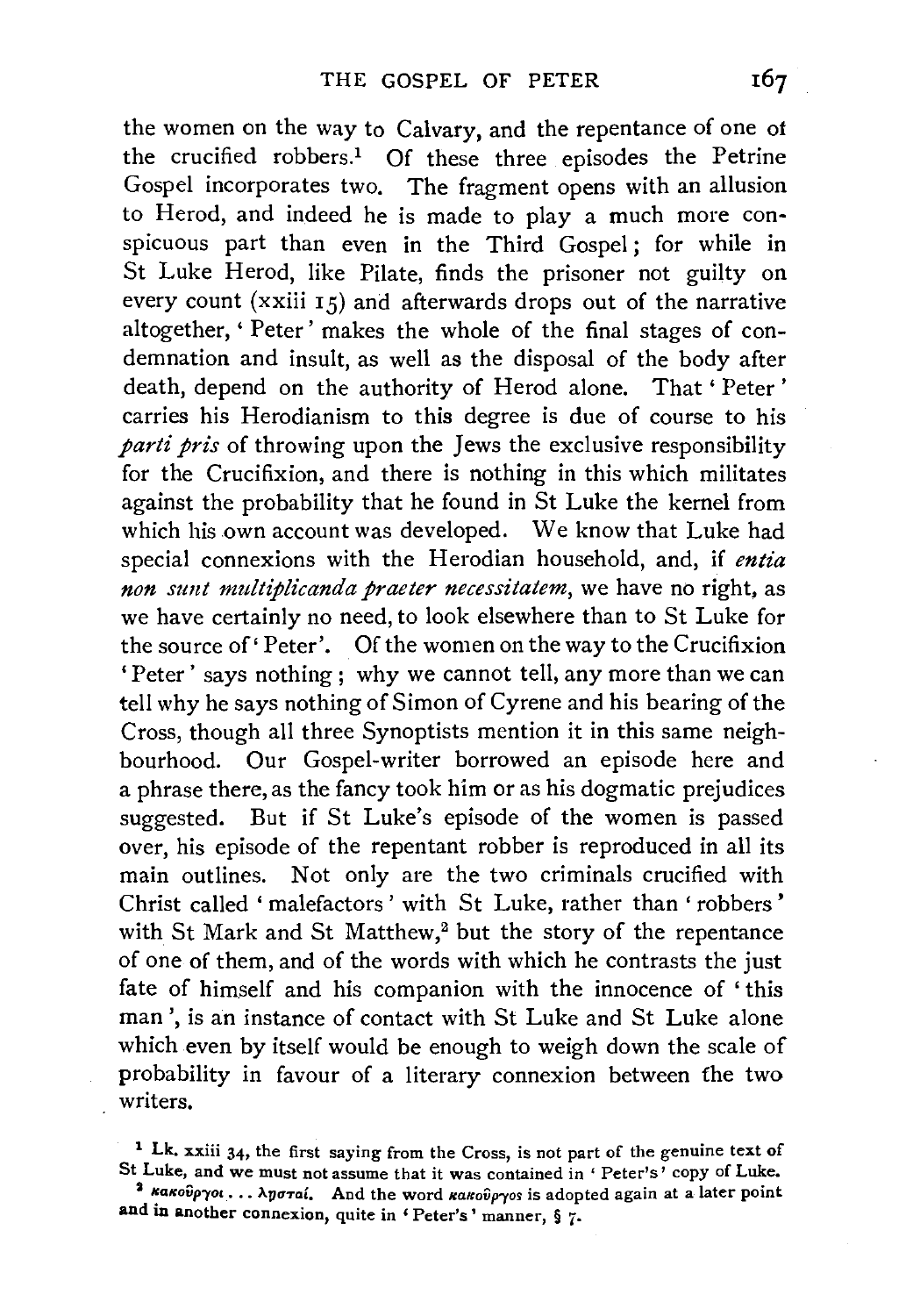The general presumption thus established may now be pertinently reinforced by several apparent echoes of Lucan phraseology; e.g. no. 9 (cf. no. 77) 'sabbath is dawning'<sup>1</sup>; no. 53 'he was taken up', a word used in St Luke's writings (and in the Christian creed-hymn of 1 Tim. iii 16) but not by any other Evangelist<sup>2</sup>; no. 69 'beating their breasts', a detail peculiar to St Luke ; peculiar to St Luke is also the form of the centurion's exclamation, that ' of a truth this man was righteous'—for which the older tradition of Mark and Matthew has 'this man was Son of God '-and 'Peter' here echoes Luke by attributing the use of the same epithet to the multitude, no. *70* ; no. 81 'two men' of the angels at the Sepulchre with Luke, against the single 'youth' of Mark or 'angel' of Matthew.

d. The dependence of' Peter' on the Fourth Gospel seems to me to be hardly less certain than his dependence on the other three, but the conclusion has to be approached by a rather different route. Obviously' Peter' would not have found it quite so easy to interweave in the common material the peculiar elements of an account constructed, like St John's, on rather special lines of its own; not to say that some of the most characteristically Johannine touches were illustrative of just that human aspect of the Life and Passion of our Lord which ' Peter' would most wish to suppress—such as the two words from the Cross 'Woman, behold thy son' and 'I thirst'. Here, therefore, the method proper to the circumstances will be to indicate the points which cumulatively seem to establish 'Peter's' acquaintance with St John ; it being again no part of the argument to assert that the Four Gospels are jointly used quite in the later sense, as authorities equal because equally canonical.

Attention may fitly be called in the first place and by way of preliminary consideration to the two phrases which are of most frequent recurrence throughout the Petrine fragment, namely 'the Lord' and 'the Jews'. The presence or absence of the term δ κύριος is a familiar mark of distinction between later and earlier strata of Gospel narrative. It is never found in the

<sup>&</sup>lt;sup>1</sup>  $\sigma$ *a* $\beta$  $\beta$  $\sigma$  $\sigma$ *v*  $\epsilon$ *m* $\phi$  $\omega$ *o* $\kappa\epsilon$ *i*. See the excursus on  $\epsilon$ *m* $\phi$  $\omega$ *o* $\kappa\epsilon$ *i*. At the end of this paper, p. I88.

<sup>&</sup>lt;sup>2</sup> dναληφθήναι also in the Longer Appendix to St Mark, Mk. xvi 19 : but I believe it there also to be derived from St Luke (Acts i 2, 11).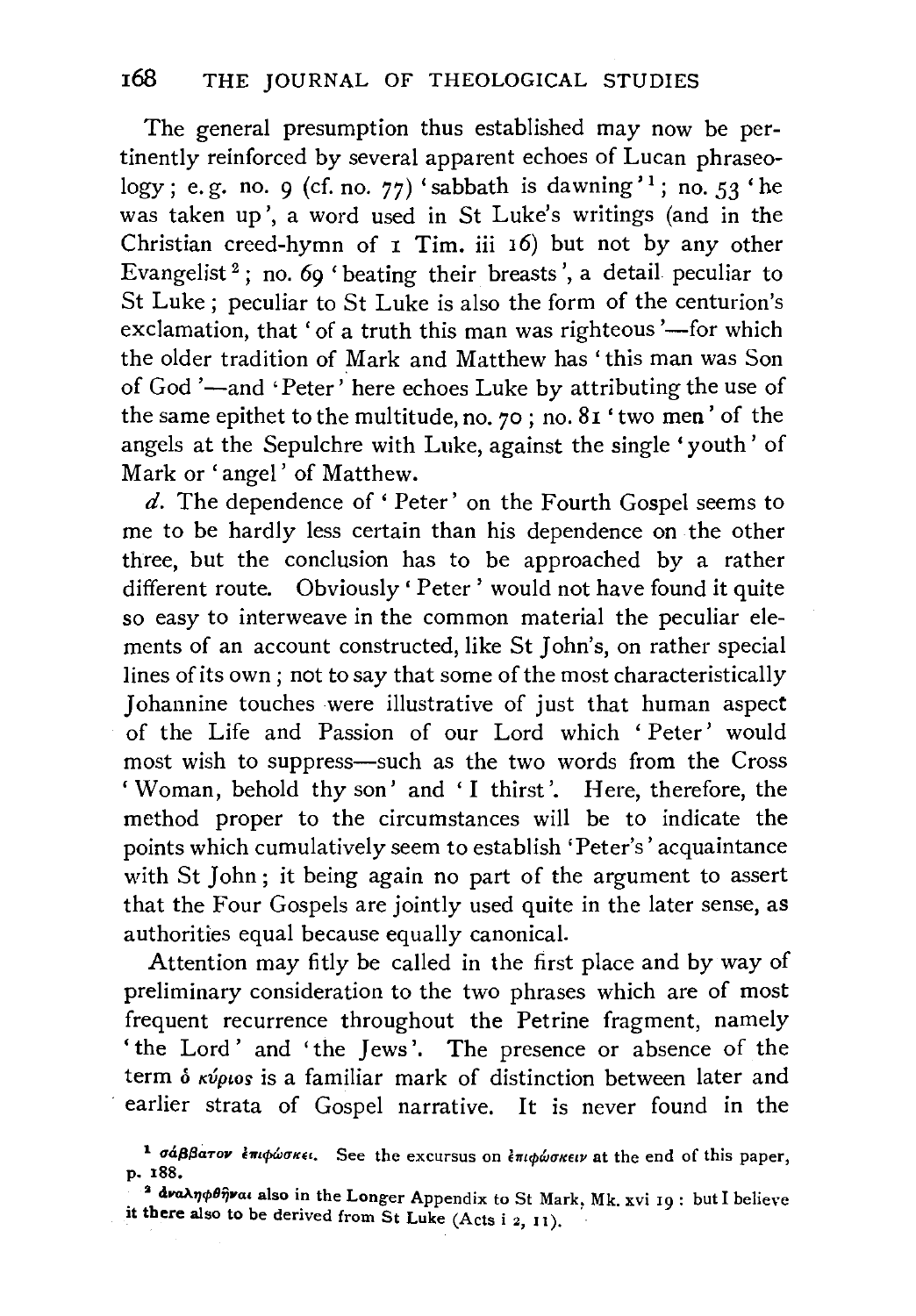narrative parts of our First and Second Gospels. In the story of the Passion and Resurrection the simple  $\delta$  'lnooos is still the predominant usage even of Luke and John, but the alternative phrase  $\delta$  *kv*<sub>ptos</sub> is beginning to appear side by side with the other, Luke xxii 61 'the Lord turned and looked upon Peter, and Peter remembered the saying of the Lord', xxiv 34 'the Lord was risen indeed'<sup>1</sup>; it is perhaps with intention that in the Fourth Gospel δ κύριος is never found in the Passion narrative, while in the Resurrection narrative it occurs with rather marked frequency, xx 2, 18, 20, *25,* xxi 7, 12.

Here then the Gospels of St Luke and St John with their occasional use of  $\delta$  *k*v<sub>plos</sub> represent the transition to its regular use (to the entire exclusion of the name ' $I_{\eta\sigma o\hat{v}s}$ ) by the Petrine author. But though the progressive fondness for the phrase aptly illustrates at any rate the chronological relation of our documents, an actual literary dependence cannot with any confidence be asserted, for it may be merely a question in this case of the literary atmosphere of the writer's day. On the other hand the second constant feature in Peter's terminology noted above does carry us a good deal further in the direction of contact with the Fourth Gospel. By all three Synoptists the responsible agents of the Crucifixion, though in sum they may equal the Jewish nation as a whole, are always enumerated in separate detail, 'chief priests' 'scribes' 'elders' ' multitude' : in the Fourth Gospel the nation's rejection of the Christ is regarded as a single and complete thing, and its solidarity in this is meant to be expressed by the current and comprehensive phrase 'the Jews'. This characteristic feature of St John re-appears with monotonous regularity in ' Peter' ; and though something may be allowed for a common *milieu* in the progressively anti-Judaic temper of Christians at large, the preponderance of probability seems to be now on the side of actual literary contact.<sup>2</sup>

But the sort of presumption so far suggested must of course be reinforced by the more definite evidence of correspondence with the language or subject-matter of the Fourth Gospel in cases where community of idea or expression cannot plausibly

<sup>1</sup> In Lk. xxiv 3 the words 'of the Lord Jesus' are probably not genuine,

<sup>&</sup>lt;sup>2</sup> On the anti-Jewish side of 'Peter' see further below, p. 174.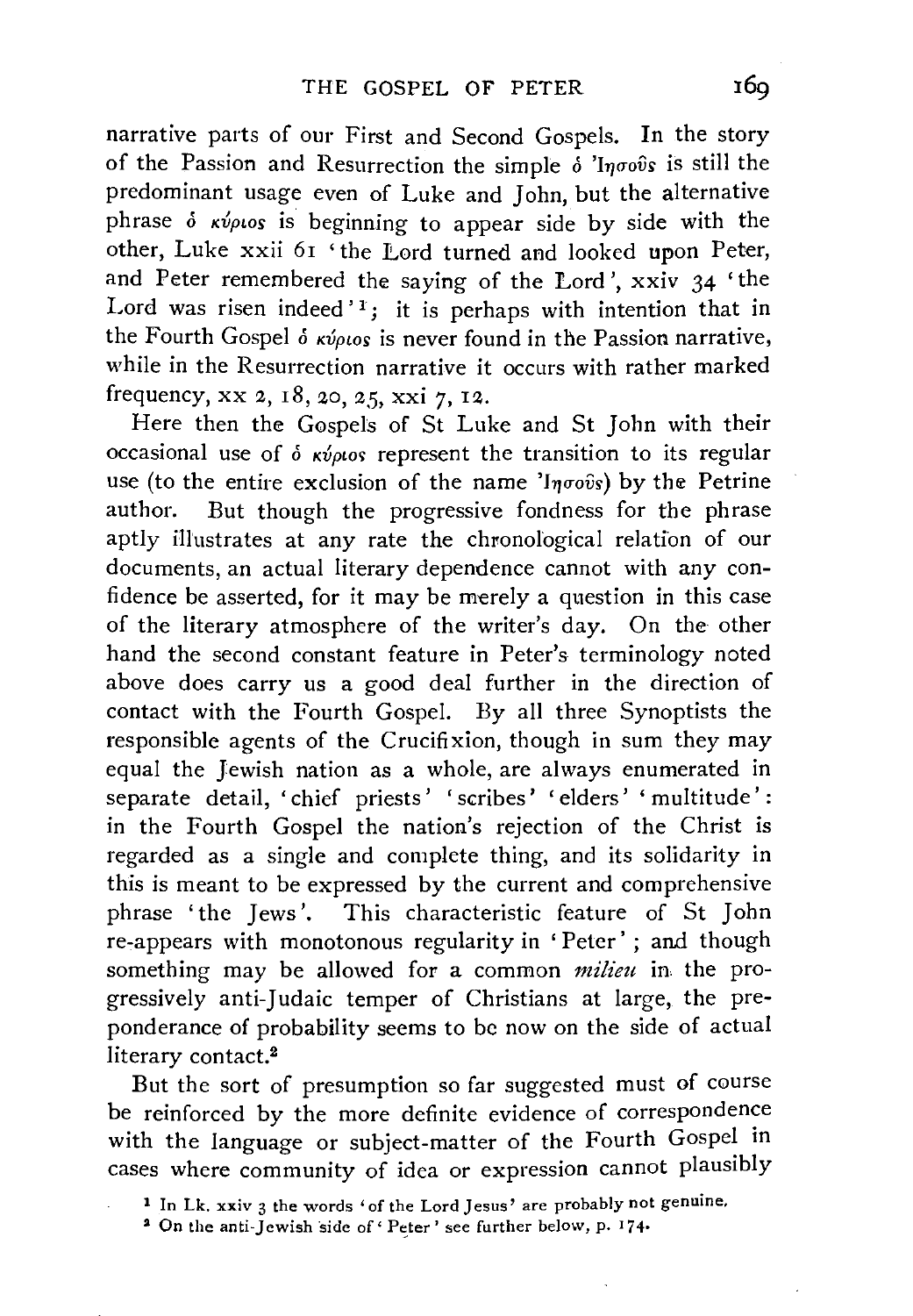be accounted for by community of atmosphere. Such cases may not be very numerous, but in the mass they are quite substantial, and I invite the reader's close attention to the following. The ' seating' of Jesus on the chair of judgement with the mocking salute 'Judge righteously, 0 King of Israel ' (no. 19) is most naturally explained as a misunderstanding of Jn. xix 13, 14 'he sat on the tribunal ... and said to the Jews "See here is your King"', since the verb  $\kappa a \theta l \zeta \epsilon \nu$  in Greek is used both transitively and intransitively, to 'seat' and to 'sit'. In describing Jesus as 'pierced' or 'pricked' with a reed (no. 29), 'Peter' deserts the verb used here by Mark and Matthew in favour of the verb used by John of the 'piercing' of the side  $\frac{1}{1}$ ; just as the word he selects to describe the scourging (no. 31) is neither the Latinizing  $\phi \rho a y \epsilon \lambda \Delta \phi \sigma a s$  of Mk. xv  $I_5 = Mt$ . xxvii 26, nor yet the periphrastic  $\pi a\iota\delta\epsilon\nu\sigma a s$  of Lk. xxiii 22, but the  $\epsilon\mu a\sigma\tau\iota\nu\omega\sigma\epsilon\nu$  of Jn. xix I. All three Synoptists tell us that the two robbers were crucified 'one on the right and one on the left'; only 'Peter' (no. 34) and John tell us that Jesus was 'between'. The Synoptists have no record of the breaking of the legs; but it is found-in different forms it is true-in the Fourth Gospel and in 'Peter' (no. 43). 'Peter' speaks of 'the nails' in 'the hands of the Lord' (no.  $55$ ); but there is nothing in the first three Evangelists to indicate that Jesus was nailed to the Cross rather than bound, and it is only in St John that we hear of' the print of the nails'. 'Peter' mentions the 'garden' of Joseph : the 'garden ' is one of the most characteristic touches of the Fourth Gospel. ' Peter' is full of the rancour of the Jews not only against Jesus but against His disciples; that is why the disciples conceal themselves, and that is why Mary Magdalene is prevented from anointing the body of Jesus  $(\S \ \gamma, 12)$ : now there is really not a word in the Synoptic Gospels from which 'Peter' could have derived this interpretation of the history, while on the other hand 'the fear of the Jews' is a definite factor in the recital of the Fourth Evangelist.<sup>2</sup> If 'Peter's' two phrases,

<sup>&</sup>lt;sup>1</sup> Jn. xix 34  $\ell v \ell \epsilon v$ : Mk. xv 19, Mt. xxvii 30  $\ell \tau v \pi \tau o \nu$ .

<sup>&</sup>lt;sup>2</sup> Jn. xix  $38$ , xx 19, 26. It is a pure assumption, unsupported by anything in the context, if Prof. Lake supplies τουs *'Iovδαίουs* as the object to έφοβούντο in Mk. xvi 8 : if anything is needed, I should prefer ' they feared lest they should be thought to be romancing' on the lines of Lk. xxiv 11. But seep. 182 n, r.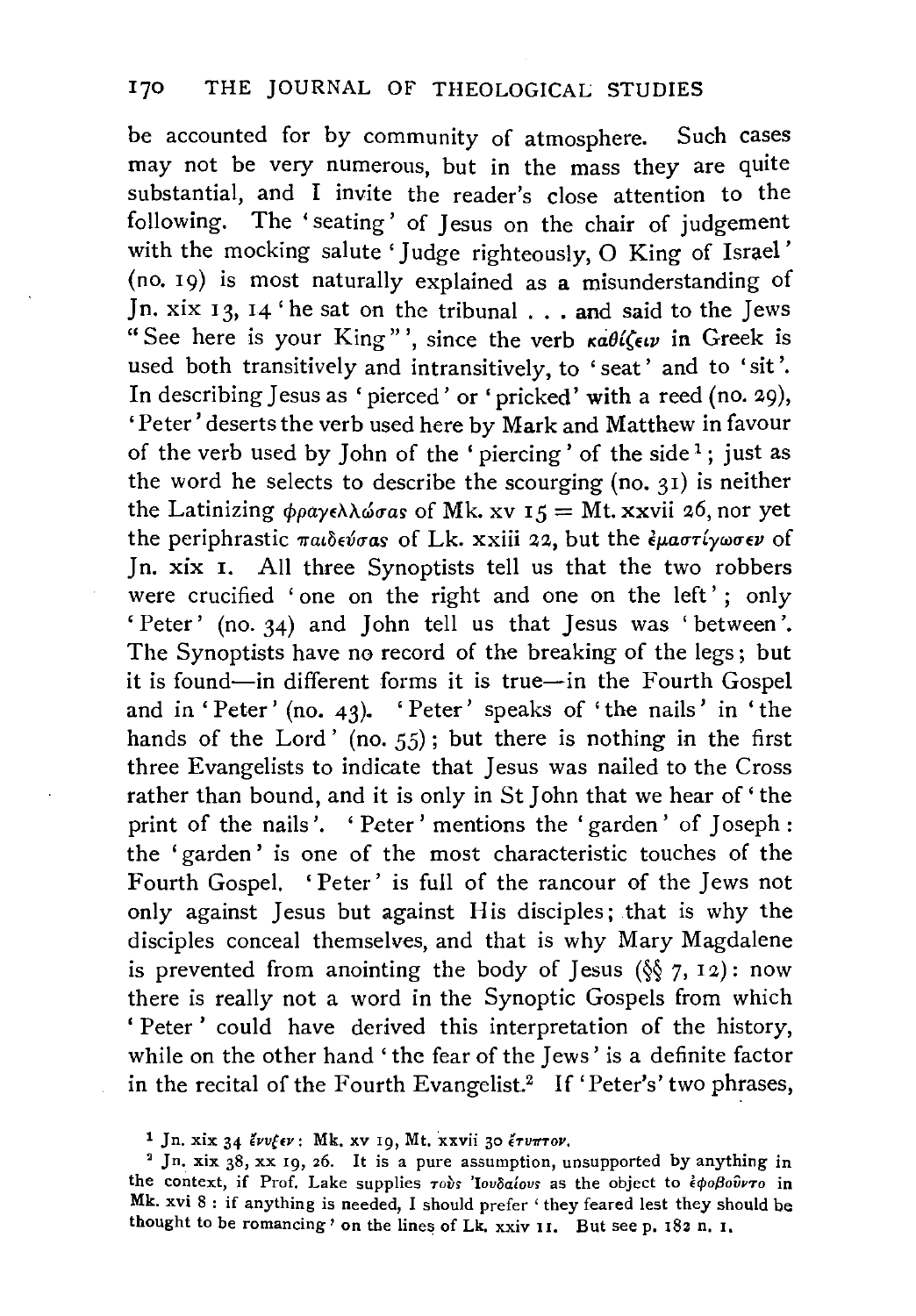'until the sabbath'  $(\S$  7) and 'the last day of unleavened bread'  $(\S 14)$ , which appear to be linked together by the mention, common to both of them, of the grief of the apostles, refer to the day week after the Resurrection, this is a day to which allusion is made in St John only of the four Gospels; but the chronology of' Peter' is so confused (I am inclined to think that he had no consistent conception of it whatever in his mind) that I should hesitate to build any argument upon it.

But it is especially in the story of the Magdalene, §§ 12, 13, that coincidences are found both in language and in subject-matter which seem to my judgement decisive. The name of Mary Magdalene is prominent in the Passion and Resurrection narratives of all four Gospels ; yet though it occurs three times in Matthew, twice or three times in Mark, twice in Luke, on none of these seven occasions is she singled out for isolated mention, the names of one or more of her companions-Mary the mother of James and Joses or 'the other Mary', Salome, Joanna, Susanna-being invariably coupled with hers.<sup>1</sup> In St John on the other hand, though it is true that other holy women are named with her as standing by the Cross, in the Resurrection story the name of Mary Magdalene stands alone and unique. So far as the Fourth Gospel is concerned, we should not have felt sure that any other woman had been present at the sepulchre on Easter morning. Out of St John and the Synoptists ' Peter ' constructs in this matter a conflate account. With the Synoptists he speaks of women in the plural : with St John he sets Mary in the foreground, suppresses the names of all other women, and emphasizes her leadership-she 'took with her her friends'. A second point is that Mary is described by 'Peter' (no. 93) as 'a woman disciple of the Lord who was in fear because of the Jews', in terms which seem an obvious echo of St John's description of Joseph of Arimathaea, xix 38. And lastly she 'stoops down' {no. 99) into the tomb and looks in, exactly as she does in Jn.  $xx$  11.<sup>2</sup>

<sup>&</sup>lt;sup>1</sup> Mt. xxvii 56, 61, xxviii 1: Mk. xv 40, 47: Lk. viii 2, xxiv 10. In Mk. xvi 1 the names of the women are in my own opinion not part of the original text.

<sup>&</sup>lt;sup>2</sup> The verb  $\pi a \rho a \kappa \omega \pi \tau \epsilon \nu$  ' to stoop down' is peculiar to St John xx 5, 11; for Lk. xxiv I3 is an interpolation imitated from St John's account-though of course the interpolation may have been already present in 'Peter's' copy.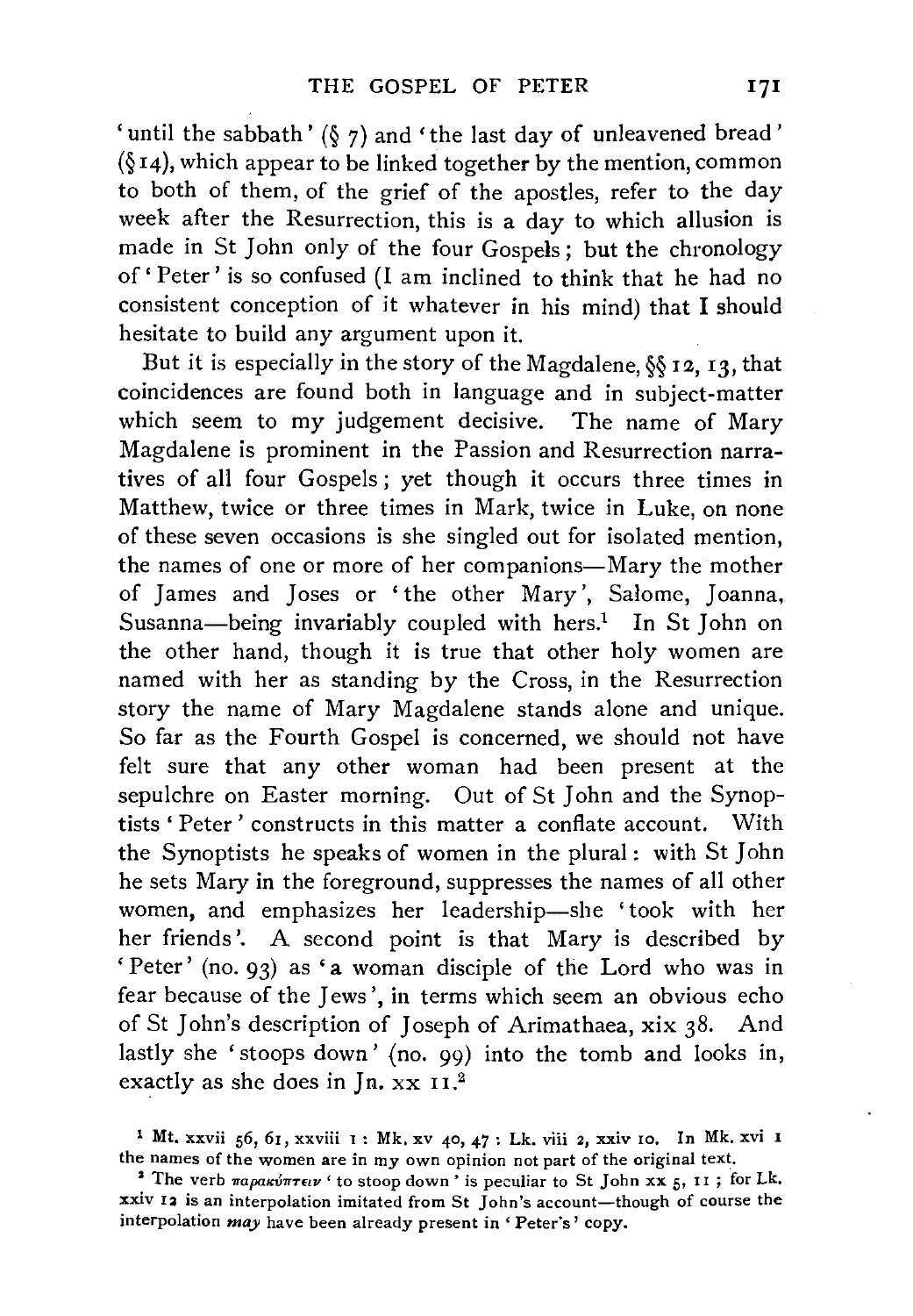Is it too much to claim that the course of the argument up to this point has led us to an overwhelming presumption in favour of the conclusion that the Passion and Resurrection narratives of all our Gospels were present to the mind or the eyes of pseudo-Peter in the composition of his own writing?

And not only did 'Peter' display this full acquaintance with the work of his predecessors over the same ground, but it even seems that their phraseology was so familiar to him that he was able to transpose it freely and to employ it in connexions quite different to its original use; and perhaps sufficient stress has not been laid on this feature. For, however little weight we should be inclined to attribute to the considerations that will now be adduced if they stood alone, they seem to me to acquire real importance when once contact has been established between 'Peter' and the four Gospels~ since they suggest that that contact is not simply the result of a single process of conscious borrowing *ad hoc* from documents mastered only for this special purpose, but the natural self-expression of a mind saturated with the language of the Christian Gospels.

Most obvious are the instances of transference from one part of the Passion and Resurrection narrative to. another. Pilate, on receiving the news of the Resurrection, tells the bearers of it 'For myself I am clean of the blood of the Son of God, this was your doing' (no. 88), while in St Matthew this saying accompanies Pilate's washing of his hands in the middle of the Trial. During the darkness of the Crucifixion 'many went about with lights, thinking it was night, and fell' (no. 5o), though in St John it was the band brought by Judas for the arrest of Christ who 'went with lanterns and torches' and (a little later on) ' fell to the ground'. On the Cross the Lord 'was silent, as feeling no pain<sup> $\prime$ </sup> (no. 35), while it is of the examination by the high-priest that St Mark writes 'he was silent and answered nothing'. In the canonical Gospels the crown of thorns is set on Christ's head by 'the soldiers'<sup>1</sup>: if 'Peter', whose cue of course it is to minimize the share of the Roman soldiery, writes instead that 'a certain one of them brought a crown of thorns and set it on the Lord's head', he is consciously or unconsciously echoing the language of the Gospels at another point; 'a certain

<sup>1</sup>Mk. xv 16, 17, Mt. xxvii 27, 29, Jn. xix 2.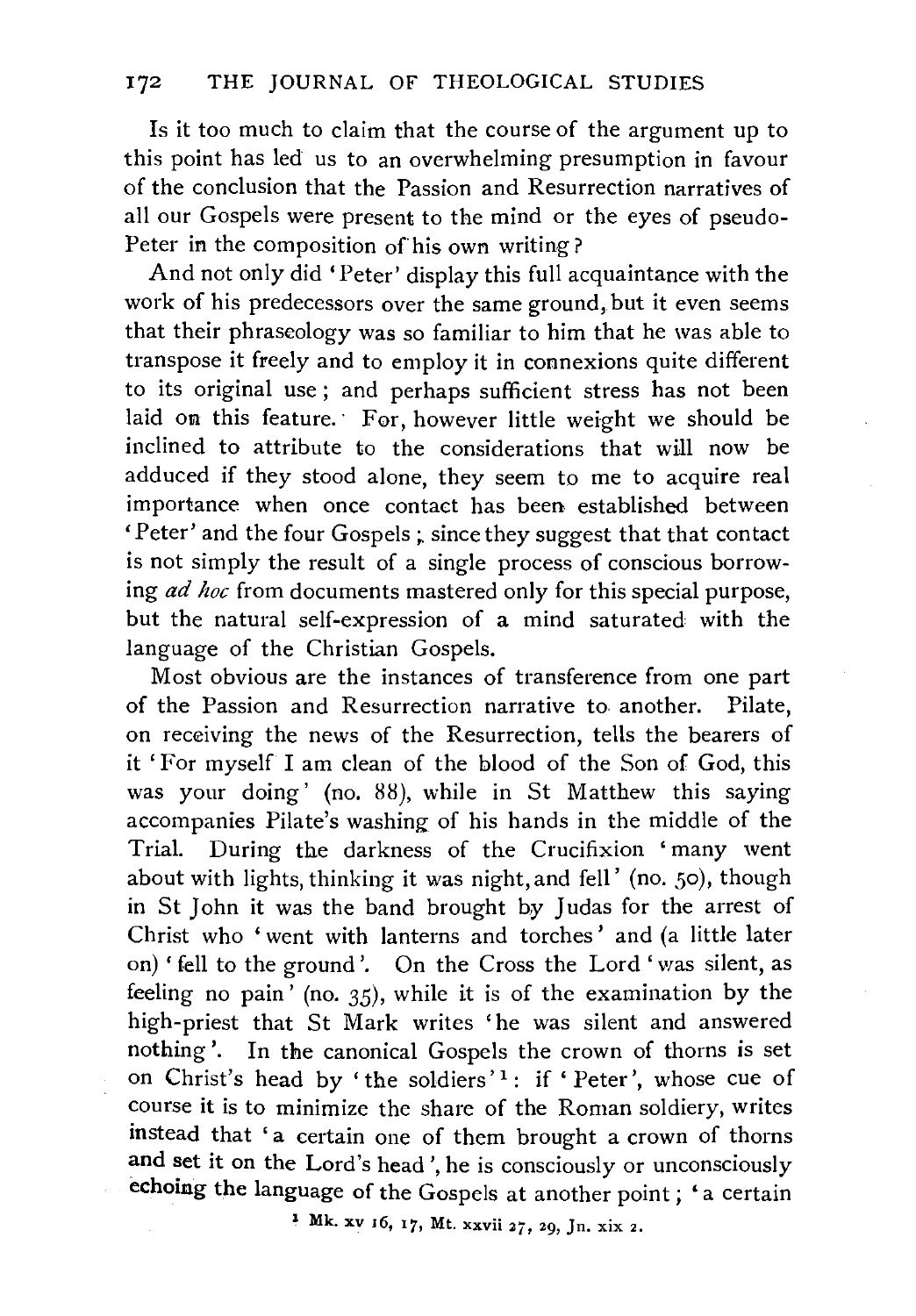one' (Mk. xv 36) or' one of them' (Mt. xxvii 48) ran and filled a sponge with vinegar.

But we can also perhaps recognize in ' Peter' a less obvious but apparently real influence of the language of New Testament documents in quite other parts of their story. The portents of the Resurrection are described in language borrowed from the canonical accounts of the portents at the Baptism. In § *6* the phrase ' there came a great fear' exactly reproduces the wording of Acts *v 5,* I I. In§ I the order 'Whatsoever I have commanded you to do to him, do' suggests a reminiscence of phrases like Jn. xiii *27* 'That thou doest, do quickly' and Jn. ii *5* 'Whatever he tells you, do'. In  $\S$  is the bidding 'to say nothing of what they had seen' reflects in substance and even verbally sayings contained in a very different setting in the Synoptic Gospels, e.g. Mk. vii 36 'he charged them that they should tell no man', Mk. ix 9 'he charged them that they should relate to no man what they had seen' with its parallels.

Now if the proof which has been elaborated in the course of these pages carries to others at all the same sort of conviction which it brings to myself, we have in this so-called Gospel of Peter a very early testimony to the combined use of all four Gospels of the Church. It would be an anachronism to speak of this common use as exactly a recognition of the canonical authority of the Gospels, if 'Peter' is correctly dated at about *125* A. D., since at that date the idea of canonical authority of the New Testament books, even of the Gospels, was still only in the making. But it is something to have been already able to establish, at a point about sixty years before lrenaeus, fifty years before Tatian, and thirty years before Justin Martyr, the knowledge and use of all four of the canonical Gospels in a single writing.1

So far the enquiry has been developed on the relatively easy *terrain* of extant documents; we have now to proceed to ask whether, when we have set aside the elements of 'Peter's' composition which may reasonably be referred to those known authorities, what remains over is such, either in bulk or in

<sup>1</sup> Probably the same might be said of the Longer Appendix to St Mark (the Last Twelve Verses), which I do not doubt to be even older than 'Peter'; but that is άλλης σκέψεως.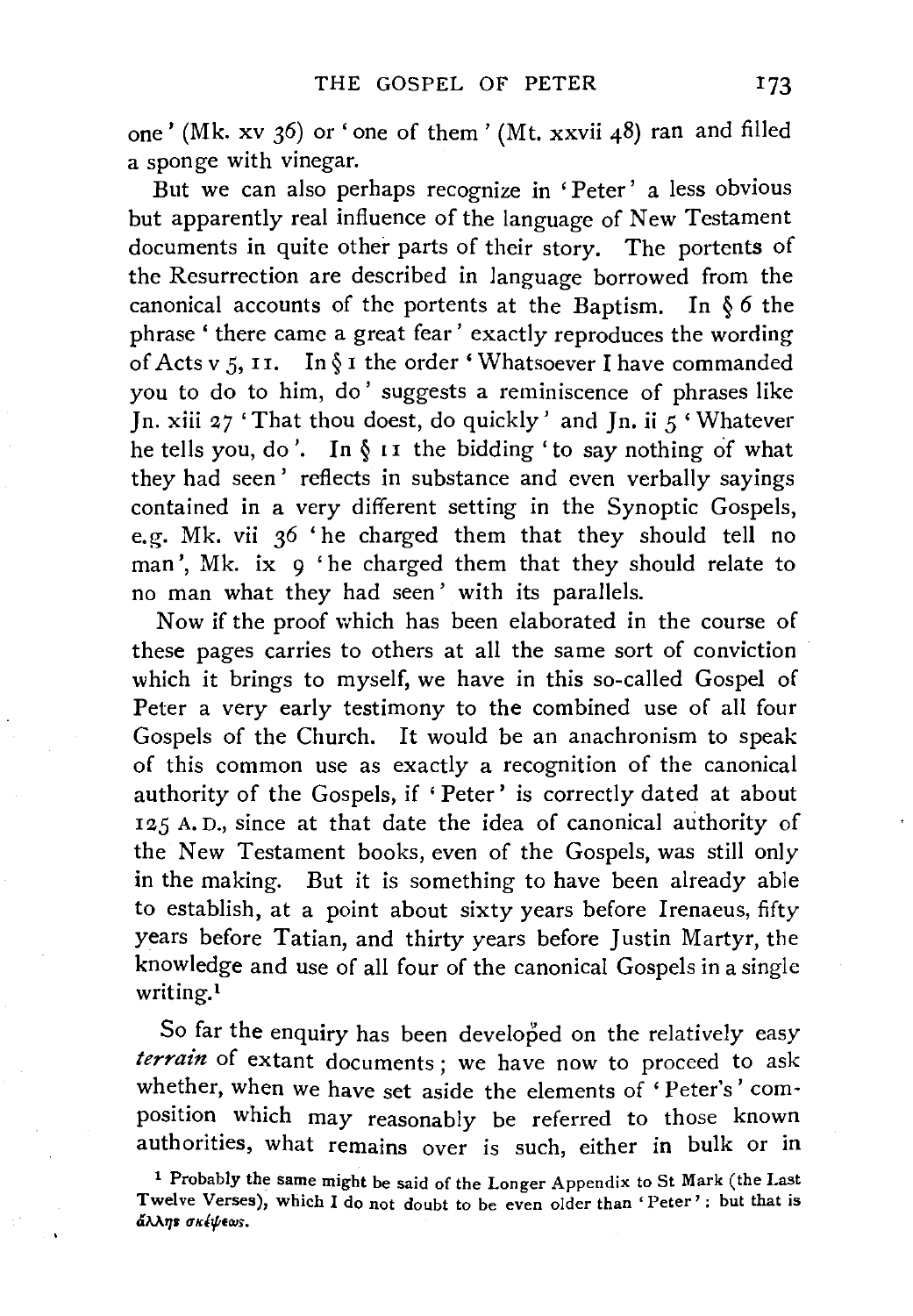character, as to render probable the suggestion that he was indebted to other sources as well, and in particular to the lost ending of St Mark. With this view let us examine afresh the text of' Peter', bearing in mind all through the two main presuppositions under the influence of which he has obviously rehandled and re-edited his material, namely his anti-Judaic prejudices and his Docetic Christology. Let us begin by saying something in further detail about these two points.

The first three or four generations of Christian history witnessed a progressive growth in antagonistic relations between the Christian and the Jewish religion. At one end of the series we have the picture, drawn by St Luke in the opening chapters of the Acts, of a Christian community which shared in the Jewish Temple-worship and feasts. which enjoyed the respect of the Jewish populace, which found recruits among the Jewish priesthood, just because its new preaching of the Messiahship and Resurrection of Jesus of Nazareth and of the universality of the Salvation to be found in His Name was not conceived of as a substitute for its inherited Judaism but as an addition to  $it$ —an addition which was only gradually found to be incongruous with it. At the other end we have Marcion proclaiming the fundamental contradiction between the God of the Old Testament and the God of the New; and if this extreme development only took place outside the sphere and sanction of the great Church, yet even among the Catholics some, as we learn from Justin Martyr *(Dial.* § 47), refused the name of Christian and the hand of brotherhood to those Jewish Christians who continued to observe the Jewish law. Much of the process which had carried Christians from the one of these attitudes to the other is familiar to us in the pages of the New Testament. Like other similar evolutions it did not advance by quite regular and even steps : the primitive Evangelist whose personality has been buried under the symbol Q is more anti-Pharisaic than St Mark. But we can trace a change in tone as we pass from St Mark to St Luke, and still more definitely as we pass from St Luke to St John. When St John wrote the breach was already so complete and the condition of tension so ingrained in the minds of ordinary Christian people that, in looking back over the two intervening generations to the days of the Gospel history, it came natural to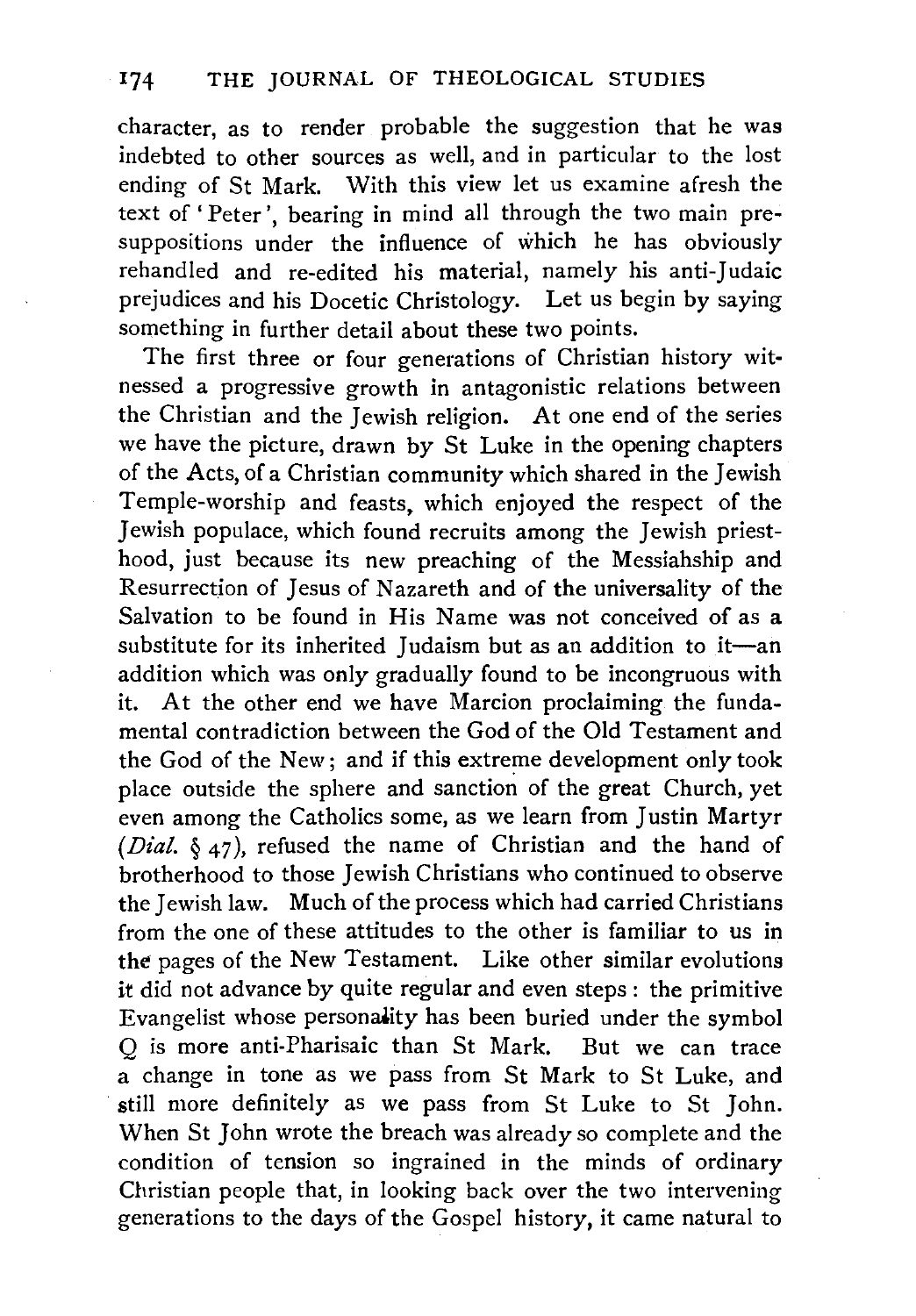the Evangelist to sum up the forces of resistance to the teaching of Christ as, quite simply,' the Jews'. Between the Fourth Gospel and Marcion pseudo-Peter finds his appropriate place.

The second characteristic of 'Peter'—perhaps even more marked than the first, because in more obvious contrast to the canonical Gospels-is his Docetism. It is probable enough that this feature would have been less striking if we had his whole Gospel before us; there was, as has already been pointed out  $(p. 164)$ , less room or need for emphasizing it in a narrative of the Ministry than in a narrative of the Passion and Resurrection. It is probable, too, that the writer's Docetism was not quite the exaggerated form of Docetism which meets us in other Gnostic documents-in the Acts of John for instance, according to which Christ, while in appearance hanging on the Cross, was really conversing with the apostle in a cave on the mount of Olives. 'Peter's' position was, however, as definitely Docetic as that of the false teachers against whom St Ignatius, in his letters to Tralles and Smyrna, enforces the truth and reality of the Birth, Passion, Death, and Resurrection of Jesus Christ. We may conjecture that one reason for the special respect which ' Peter' pays to St Mark's Gospel as an authority-it was natural, to begin with, that a supposed Gospel of Peter should be brought into dose connexion with the Gospel which was traditionally regarded as the record of the preaching of the real Peter-was the absence in it of any account of the Nativity; just as I shall suggest further on that a similar attraction lay in the absence, in its present mutilated condition, of any account of the appearances after the Resurrection.<sup>1</sup> 'A $\lambda \eta \theta \hat{\omega} s$  *ivevriby,*  $\hat{\omega} \lambda \eta \theta \hat{\omega} s$  *in*  $\hat{\omega} \eta \theta \hat{\omega} s$  $\eta y \epsilon \rho \theta \eta$ : subtract Birth and Resurrection from the stumblingblocks with which a Docetic edition of the Gospel would have to deal, and there is left only the Passion narrative to transform before the material of our existing Mark could be made to fit into the purposes of pseudo-Peter.

We proceed now to the examination in rough detail of the subject-matter of the Petrine Gospel.

<sup>&</sup>lt;sup>1</sup> To the  $d\pi\hat{\eta}\lambda\theta\epsilon\nu$  with which 'Peter' at the close of his Gospel (§ 13) minimizes the Resurrection, 'He has risen and gone away thither whence He was sent', corresponds the  $\kappa a \tau \hat{\eta} \lambda \theta \epsilon \nu$  with which Marcion minimizes the Incarnation at the beginning of his Gospel, ' He came down to Capernaum '.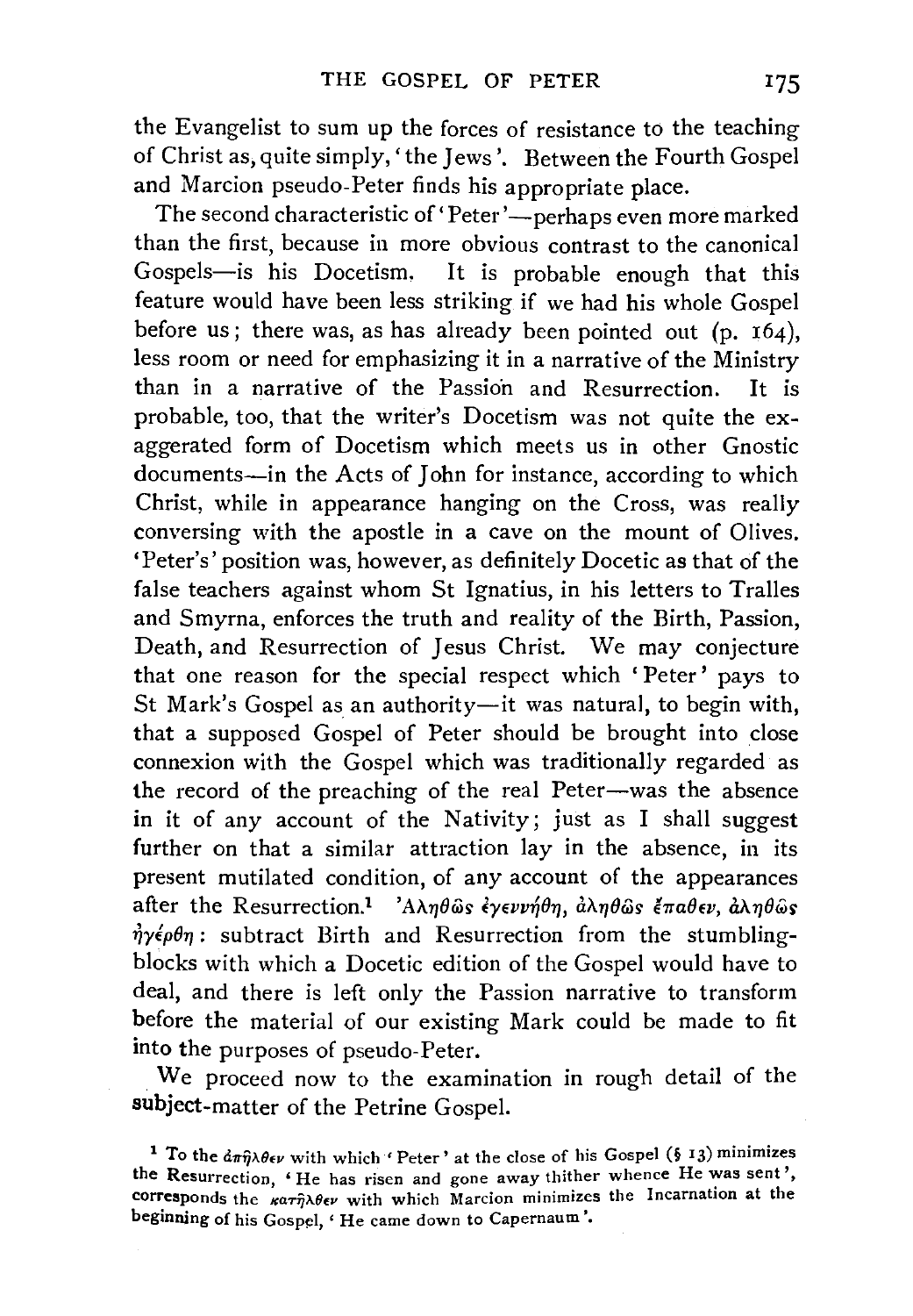I. The dominant motive of the first three chapters of the fragment, which deal with the closing stages of the Trial, is the desire to shift the responsibility for the condemnation of Jesus and His Crucifixion from the Romans to the Jews, from the shoulders of Pilate to the shoulders of Herod. The canonical Gospels agree in the picture they give of Pilate's reluctance; if the barer outline of the Marcan account is filled in with fresh touches by the later Evangelists, the proportion of things is not essentially changed ; and all four agree nevertheless in throwing on Pilate the sole responsibility for the sentence. But pseudo-Peter detects in Herod a rival magnate whose jurisdiction might be presumed to extend to questions of life and death; once Herod has come into the business, Pilate retires for good, washing his hands in distinction from the rest, in order to make clear his dissociation from their company. No doubt it is for the same reason, to get Pilate off the stage at as early a moment as possible, that ' Peter' has transferred to this point, from its natural place later on in the canonical Gospels, Joseph's request to Pilate that he might have the body for burial.<sup>1</sup> After this Pilate never re-appears on the scene at all, until his sanction is needed for the dispatch of a Roman military guard to the tomb. The mockery of crown and mantle and sceptre and royal salutation, which Matthew, Mark, and John all ascribe to the Roman soldiery (it is apparently attributed in St Luke to the soldiery of Herod and to Herod himself), is by 'Peter' ascribed to the  $\lambda \omega_0$ 's, that is to say, the people of the Jews.<sup>2</sup>

What remains is as well accounted for by the fancy of the writer or his knowledge of the Old Testament as by the hypothesis of a special source. If mention is made not only of Herod but of Herod's' judges', we may perhaps suppose that these are introduced as experts in the Jewish Law, on the model of the Deuteronomic legislation (cf. Deut. xvi 18, xix 18), with the object of extending the circle of the responsible agents of the Crucifixion. The definite reference to the Deuteronomic law of the burial of criminals is a still clearer example: quite

<sup>&</sup>lt;sup>1</sup> It will be noticed that the whole of the second section comes in awkwardly, and breaks the natural connexion of  $\S$  I and  $\S$  3. It looks as though 'Peter' determined to transfer the episode to this place after he had already constructed this part of his narrative.

<sup>1</sup> Mk. xv 16-19, Mt. xxvii 27-29, Jn, xix 2, 3, Lk. xxiii II.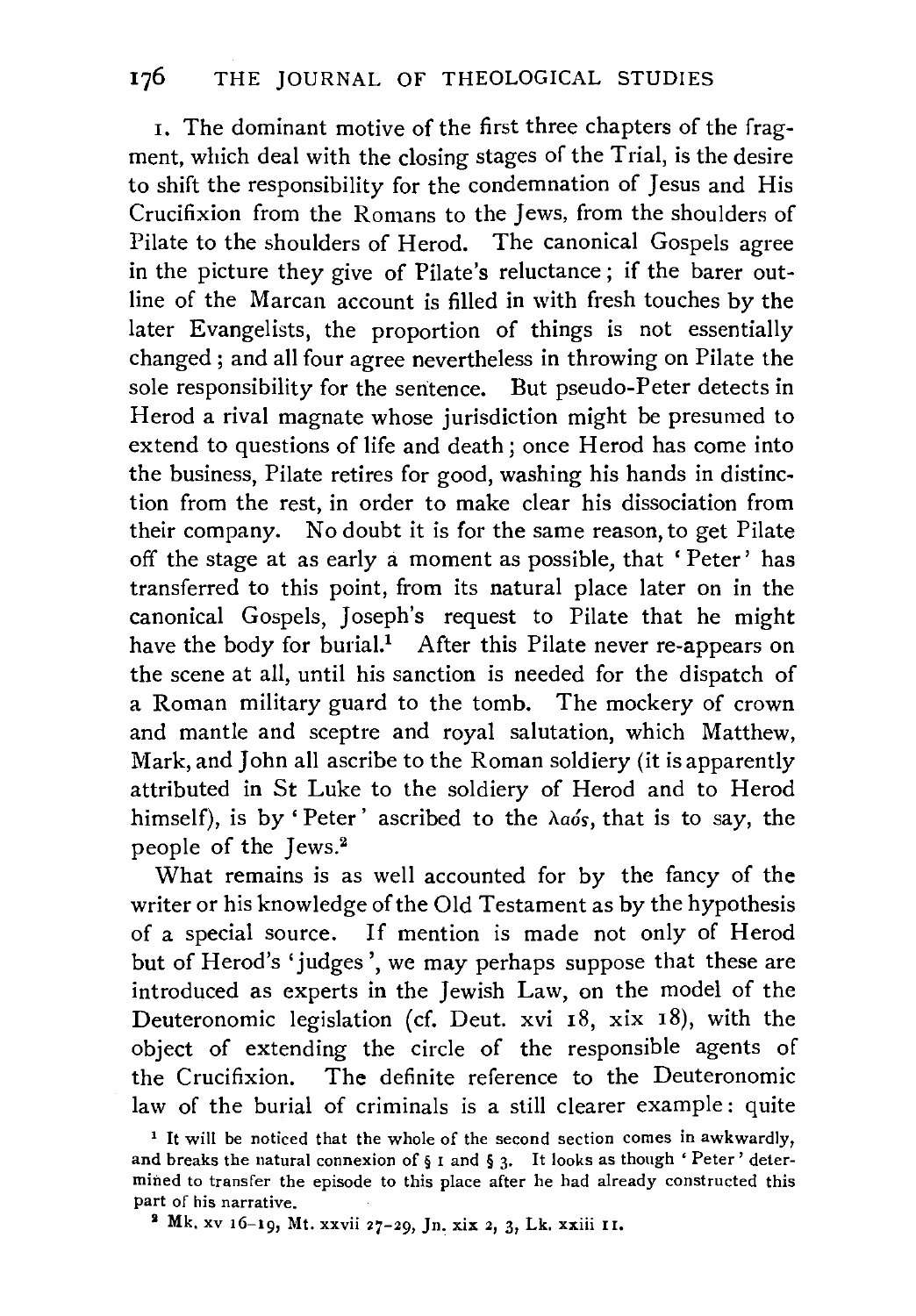similarly in the following section ' Peter' explains why the legs of criminals were broken, and why the darkness of the Crucifixion was especially agonizing to the Jews. 'Peter' is a scholar in his own way, and likes to make show of his knowledge in elucidation of the obscurer features of the narrative.

2. In the three chapters which describe the Crucifixion itself, the subject is throughout an indefinite 'they', still referring back to the 'people' of  $\sqrt[6]{3}$ ; the centurion of Mark and Luke, the centurion and subordinates of Matthew, the' soldiers' and 'soldier' of John, have all perforce to disappear<sup>1</sup>; the actors are Jews from beginning to end: But a dogmatic motive begins to underlie the positive changes at this part of the narrative : the Lord appears to suffer no pain ; the only word recorded from the Cross is given in the form 'My Power, my Power, why hast thou forsaken me?' and is followed not by the verb 'expired' or 'gave up the ghost'<sup>2</sup> but, very significantly, by the verb 'was taken up'. We have here an adumbration, if nothing more, of the Valentinian doctrine that the Aeon Christ left the human Jesus on the Cross; just as the personification later on  $(\S$  10) of the Cross is a step, if only a step, in the direction of the Aeon Stauros. It is not possible to be equally confident that the unexpected appearance of the term 'Saviour' ( $\delta$  4) on the lips of the penitent robber has even a vague connexion with the later Gnostic use of Soter as an Aeon ; but at any rate the contrast between the robber's language as recorded by St Luke and as recorded by ' Peter' is the contrast between the historical spirit and its opposite. It is conceivable that a Jewish highwayman should have hailed in Jesus of Nazareth the coming King-Messiah; it is quite inconceivable that he should have thought of Him as universal Saviour.

The only details of these chapters which cannot be directly referred to the canonical Gospels on one side,or to Docetic 'tendencywriting' on the other, are (i) that the legs of the penitent robber were not broken ; (ii) that in the midday darkness people went about with lights; (iii) that they were anxious lest the sun should have set while the Crucified was still living, and correspondingly

<sup>I</sup>Mk. xv 39, Lk. xxiii *47,* Mt. xxvii 54, Jn, xix 32-34. 2 Compare Mk. xv 37, Lk. xxiii *46 (i(brvwa•v);* Mt. xxvii 50, Jn. xix 30 *(O..pfjt<w*  **or** *Trapl8w«EV TO* **7TJIEVp.a** ).

VOL. XIV. N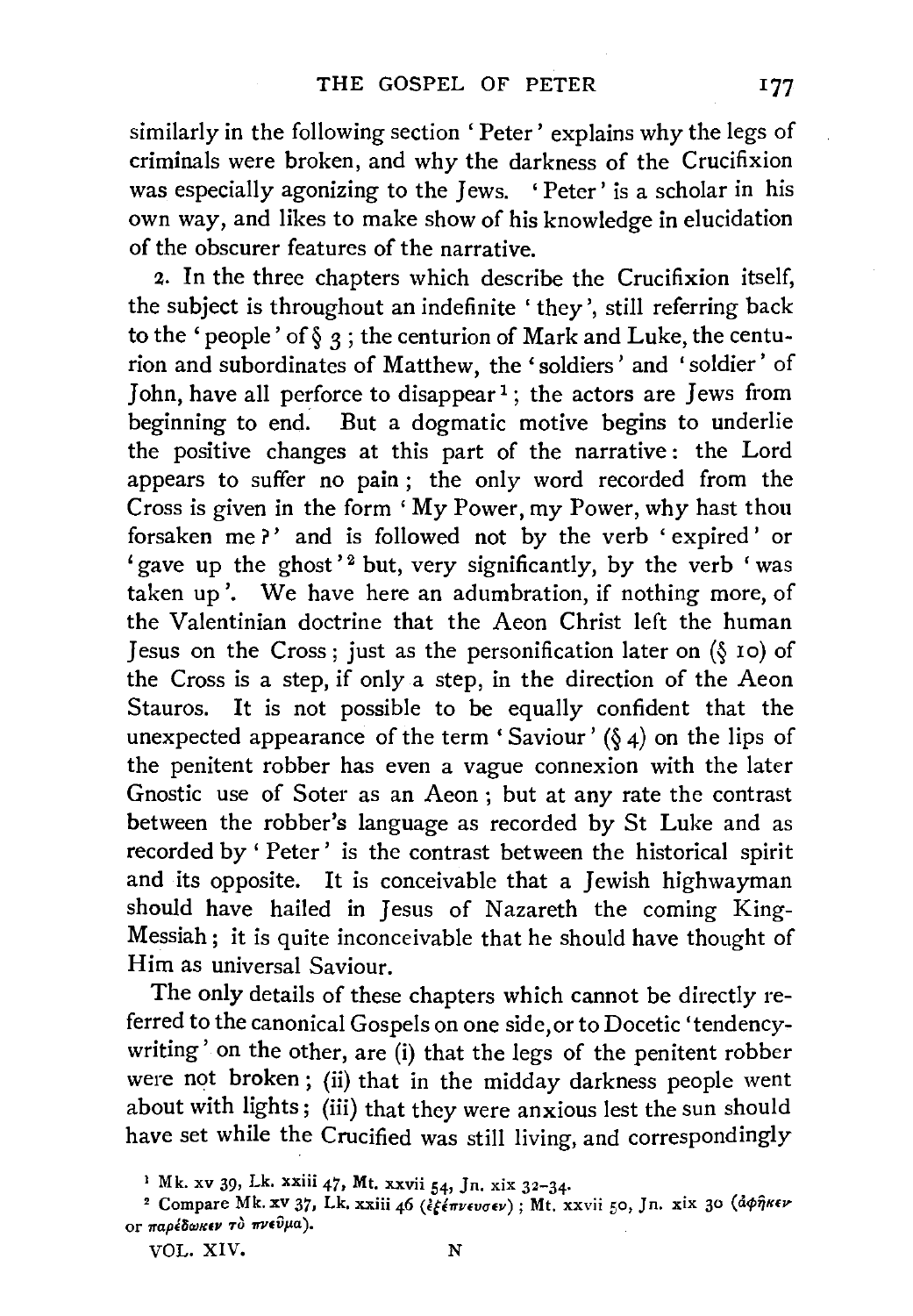gratified when the sun re-appeared; (iv) that when the Lord's body was laid on the earth 'all the earth quaked'. All these features can be simply and sufficiently accounted for without recourse to the hypothesis of special sources. There is the wish to heighten the effect of the picture, to accentuate the attendant conditions of the supernatural darkness, to interpret the meaning of the earthquake as the shiver of the earth when the Lord's dead body touched it. But the common mark of all these, as well as of most of Peter's other non-dogmatic additions to the Gospel story, is that the starting-point of each developement is to be found in some episode recorded in one or other of the canonical Gospels.

3· The main characteristics are the same, the main explanation is the same, in the chapters ( $\S$ , 8, with the first sentence of  $\S$  9) which refer to the period between the Burial and the Resurrection. The emphasis on the remorse of the Jews is exaggerated from the notice in St Luke (xxiii 47, 48) of the behaviour of the crowds; the emphasis on the danger to the apostles is exaggerated from the hints contained in St John (xx 19, 26). The story of the guard is expanded from St Matthew; the special addition that elders and scribes joined the soldiers in keeping guard is added perhaps in order to shew that the Jewish authorities had known by experience and wilfully rejected the evidence for the Resurrection-if that term has any meaning in 'Peter's' theology. But I should not quite like to exclude the possibility that the name of the centurion, Petronius, and the detail that the disciples were accused of intention to set fire to the Temple, may have been already current in tradition and not merely figments of 'Peter's' imagination.

4· Chapters 9-1 I contain the story of the Resurrection. In the canonical Gospels there is of course, strictly speaking, no account of the Resurrection at all ; it is inferred from the empty tomb, from the message of the angel, from the appearances of the Risen Christ. Here is the most fundamental contradiction between the Gospels of the Church and the Gospel written in the name of Peter. The reverent silence of the canonical records permitted ' Peter' to give free play alike to his dogmatic prepossessions and to the love of the marvellous that colours the apocryphal literature in general, with the result that this section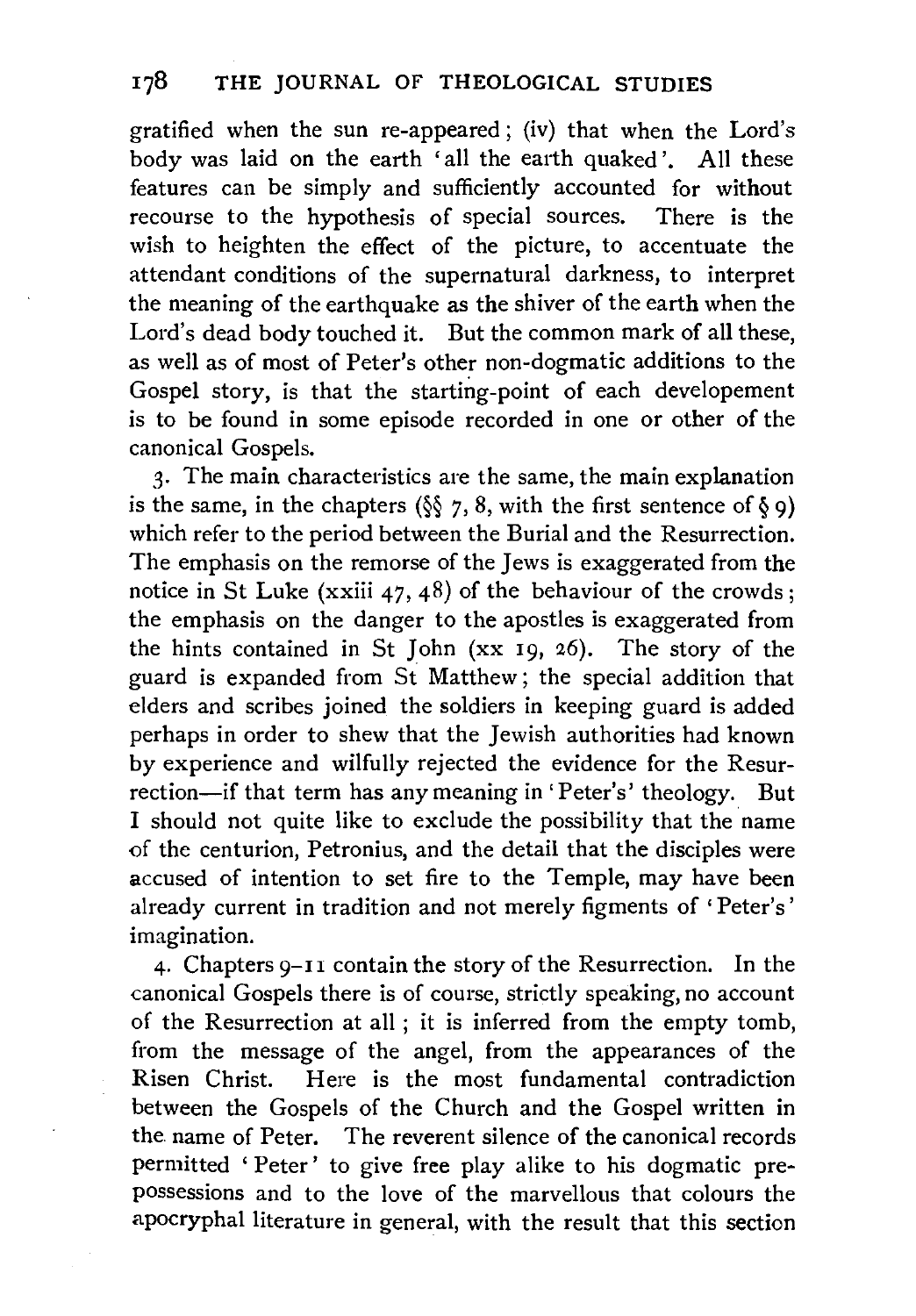is the most characteristic portion of his work. Yet even under these conditions he follows the indications of the canonical Gospels when and as far as he can, and builds his superstructure on the basis there provided. Matthew is the only one of the canonical writers who suggests any starting-point for reconstructing the events of the Saturday-Sunday night, as he is also the only one to introduce on to the stage of the Resurrection narrative any other characters than the disciples; 'Peter' attaches himself to Matthew, and skilfully seizes the opportunity to develope and embroider his predecessor's material. In Matthew it is not made quite clear whether the *custodia* (xxvii 65, *66;* xxviii 1 1) or ' soldiers' (xxviii 12) are Jewish or Roman:  $\sigma\tau\rho$ ariorai in the narrative of the Crucifixion means no doubt to all four Evangelists Roman soldiers, but it only occurs once in Matthew's tombnarrative, and the natural impression which arises out of his account is rather that the Jewish authorities had asked for a Roman guard and had been scornfully bidden in answer to make use of the means at their own disposal. ' Peter ' perhaps felt the difficulty, allows for both interpretations, and places at the tomb a Roman centurion, soldiers under his command, and Jewish elders and scribes as well. In Matthew the watch, though they witness the descent of the angel and the removal of the stone (xxviii  $2-4$ ), play only a subordinate part to the part of the women : in Peter the women are not yet present at the time of the descent, and the only spectators are the soldiers. In this preliminary stage, where the action is still set within the framework of one of the canonical Gospels, there are four variations in ' Peter ' to be noted and accounted for. *a.* The change of the single' angel' of Matthew into 'two men' finds sufficient authority in the Gospels of Luke (xxiv 4) and John (xx 12).  $\beta$ . That the stone' moved of itself and yielded partially' is again a modification of the narrative of the First Gospel through the influence of the others-Mark does not say that the angel moved the stone, and Luke mentions that the stone was moved before he brings the angels on the scene at all-reinforced by the thaumaturgic tendency that not only makes stones move but crosses walk and talk.  $\gamma$ . In every one of our four Gospels it is the chief-priests who direct the movement which culminates in the Crucifixion, and in St Matthew's story of the guard they

 $N<sub>2</sub>$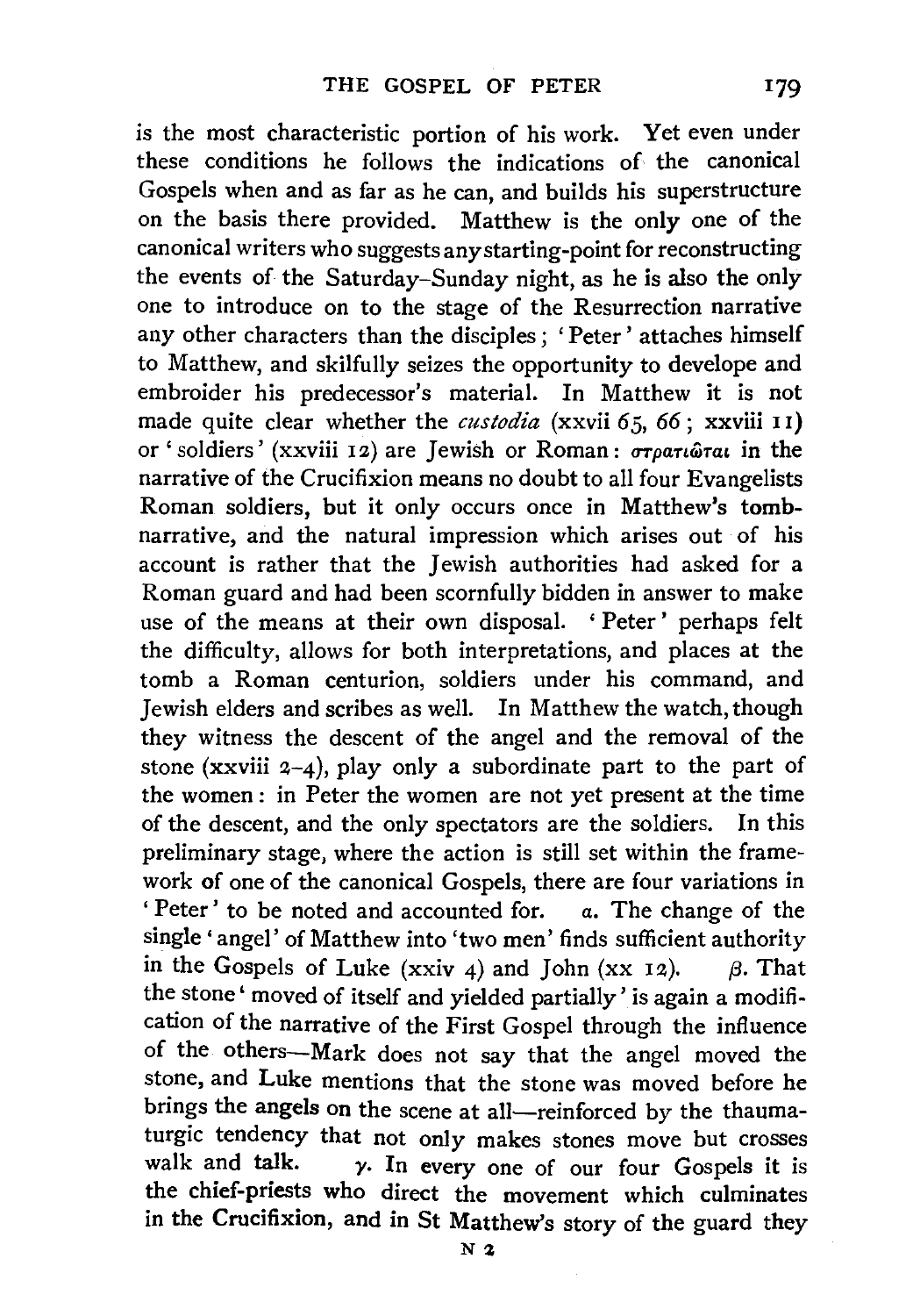are still the protagonists (xxvii  $62$ ; xxviii 11); in 'Peter' the *-rrpeuf'vrepo£* take the position of prominence which the Gospels assign to the  $\partial \rho \chi$ <sup>ight</sup>s, and the latter are not mentioned at all.<sup>1</sup> His own acquaintance with Judaism did not extend back behind the destruction of the Temple, and he failed to recreate in imagination a polity in which the high priests were the natural rulers and leaders.  $\delta$ . If the women according to the three  $\delta$ . If the women, according to the three accounts of Mark Luke and John, visited the tomb at dawn and found it empty, then of course the Resurrection, with whatever supernatural manifestations preluded and accompanied it, took place before dawn: Matthew either did indicate the night of Saturday-Sunday, or might be easily thought to have done so  $2$ : 'Peter' amplifies the hint, places the angelic descent in the 'night' in which the Sunday dawned, and to make sure that the supernatural visitation escaped neither the eyes nor the ears of the watch, accompanies it with 'a loud cry in heaven' and 'an abundant light '. Possibly in his chronology of the Resurrection he was not uninfluenced by the liturgical celebration of the Easter festival at a night service.

The events of the night were *ex hypothesi* not recorded in the tradition of the disciples' witness ; non-Christian evidence was less easy to check, and a second-century writer who wished to describe the Resurrection and to justify his description on the testimony of eye-witnesses was obviously well advised to fasten upon the presence of the watch and to fortify himself by Jewish and heathen testimony. And we may well allow that he was genuinely influenced by the conception that the great things of God must have been made manifest even to unbelievers.

' And while they were relating what they had seen, again they see coming forth from the tomb three men, and the two of them supporting the third, and a Cross following them ; and the heads of the two reached as far as heaven, but the head of him whom they escorted overpassed the heavens. And they heard a voice from the heavens saying, " Hast thou preached to them that sleep?" and from the Cross was heard an answering echo, ·"Yea".'

<sup>&</sup>lt;sup>1</sup> Priests' are once mentioned,  $\S$  7, but only in the third place after 'the Jews' and **the elders'.** 

<sup>&</sup>lt;sup>2</sup>. Matt. xxviii I : see excursus on *επιφώσκειν*, p. 188.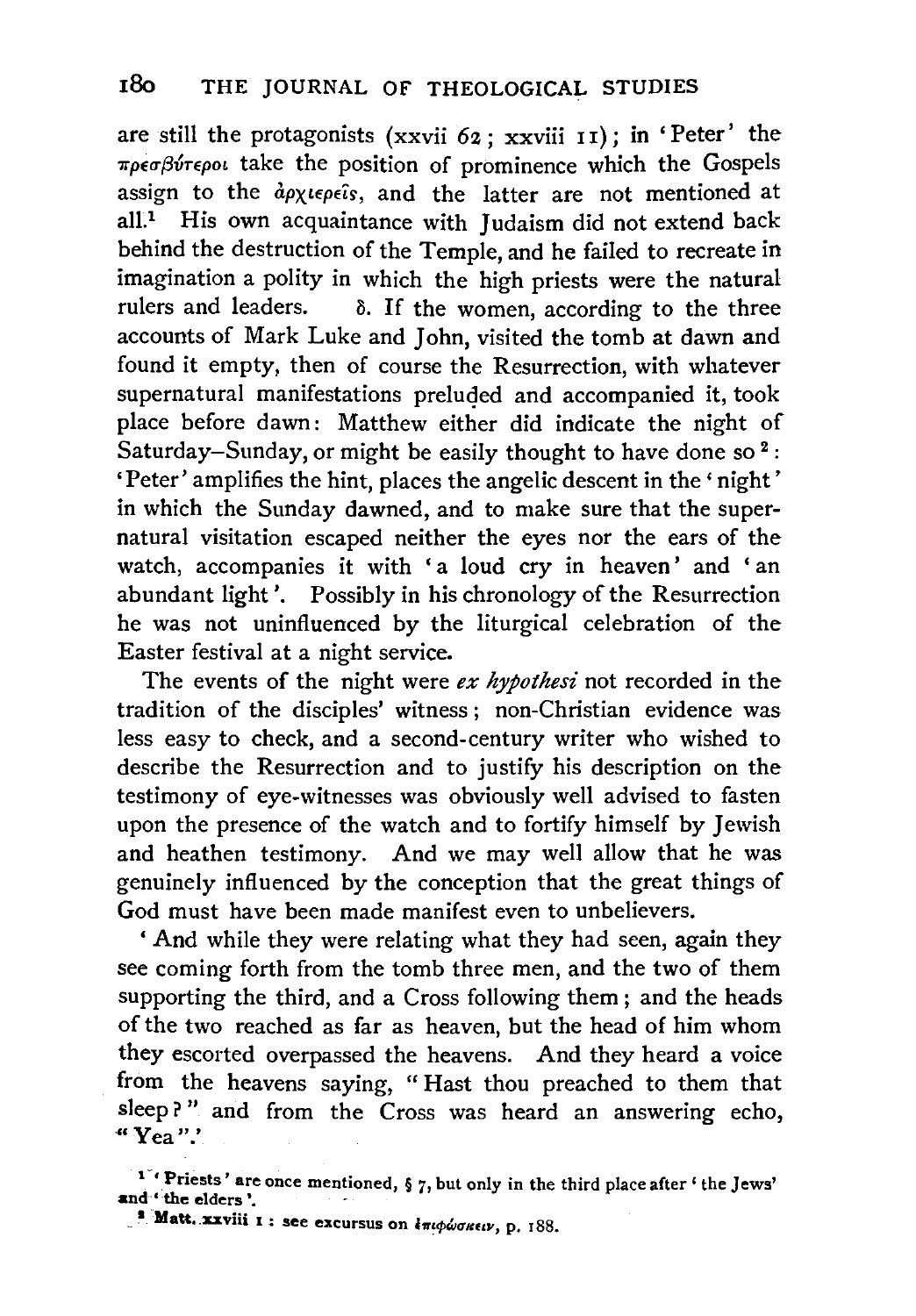Obviously there is nothing here in the canonical accounts to explain ' Peter's' material; has he then drawn on extra-canonical sources ? No doubt in some departments of Gnostic literature much stress was laid on the post-Resurrection period, just because it was easiest to find there a setting for the esoteric teaching of Christ to a private coterie of disciples, which was one of the expedients most commonly in use to bridge over the gap between the tradition of the Church and the theology of the Gnostics. In particular an emphasis on the Cross and still more an emphasis on the Preaching in Hades may have had their roots in legends already current, whether in literary form or no. But there seems no sufficient reason for postulating a special ' source' : the framework of' Peter's' story is dictated directly by the desire to inculcate the teaching that the Risen Christ was not consubstantial with men.

*5·* Chapters 12 and 13, together with part of one sentence near the beginning of chapter  $\overrightarrow{11}$ , take us back to the canonical framework with a description of the visit of the women to the sepulchre, which, while it seems to incorporate fragments of the Johannine narrative-see above, p.  $171$ -is no doubt based mainly on the Second Gospel; and as we are here approaching the point where the known<sup>5</sup> text of Mark breaks off, our main preoccupation will be to see if there is anything in ' Peter's' version to indicate whether or no his Mark broke off at the same point as ours. Such indications are I think given, both in the form of the message entrusted to the women by the angel and (still more clearly) in the notice of their behaviour after receiving the message.

(a) In St Mark the angel promises an appearance of Christ to the disciples, ' He is risen . . . He goes before you into Galilee, there shall ye see Him'. In 'Peter', on the other hand, the promise of the canonical record is suppressed, and something quite different is put into its place, ' He is risen, and has departed thither whence He was sent '. The form of this saying in ' Peter' may not improbably have borrowed something from the corresponding message to the Magdalene in the Fourth Gospel, 'Go tell my brethren that I ascend to my Father': the substance of it can be most plausibly explained by the hypothesis that ' Peter ' suppressed the promise recorded in St Mark,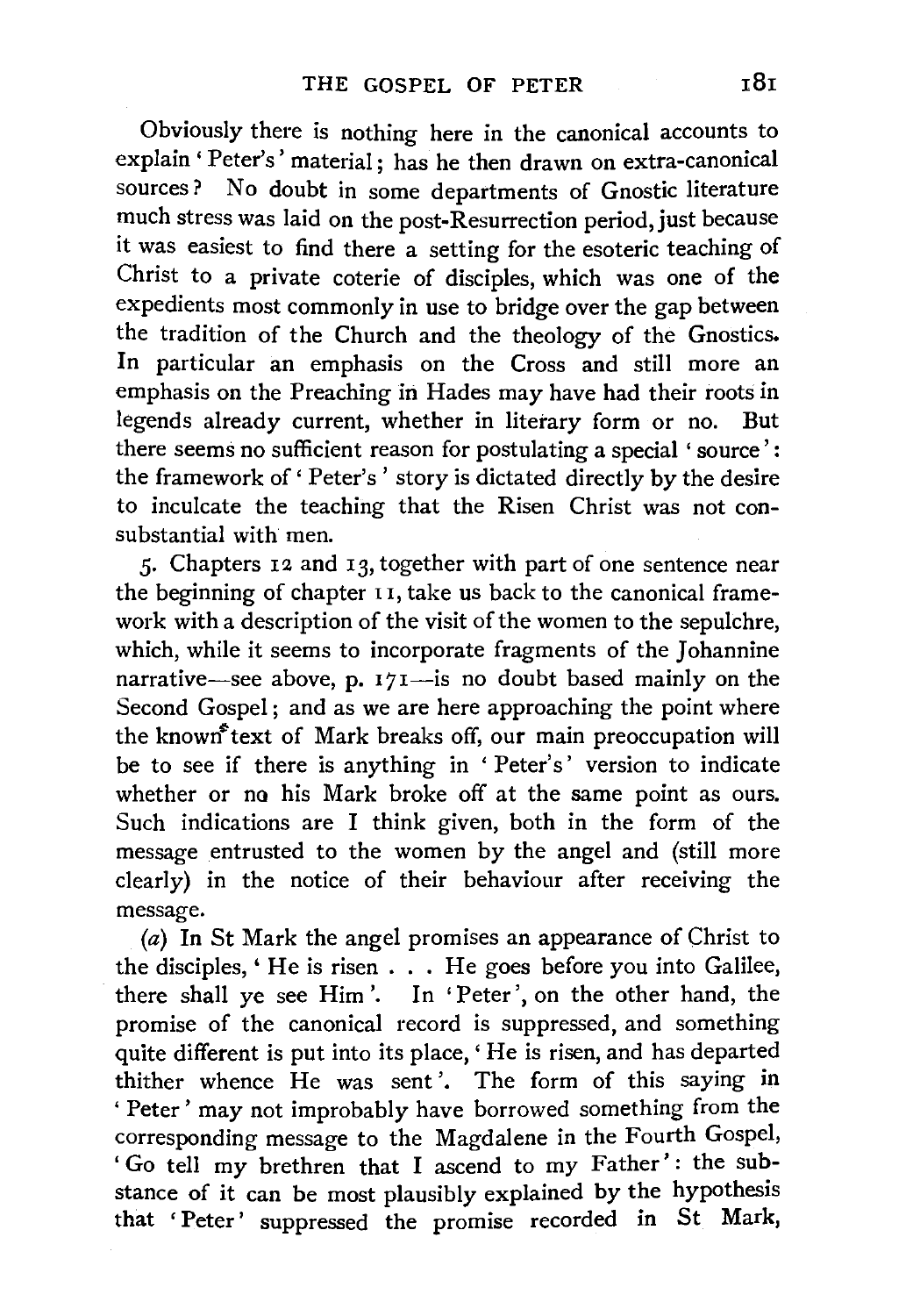because the promise in St Mark, as he read it, was never fulfilled. In other words' Peter', like ourselves, possessed only a mutilated Mark

 $(b)$  This conclusion is strongly supported by the final clause of chapter 12 'then the women fled in fear'. No other Gospel than St Mark emphasizes fear and flight on the part of the women ; ' Peter' therefore is copying Mark, whose Gospel, as we know it, breaks off with the words 'they fled from the sepulchre, for they were filled with awe and trembling, and told no one anything, for they feared ...'. Most critics appear to be agreed that this sentence is itself imperfect, and that, as St Mark wrote it, the women feared something or some one<sup>1</sup>; but if it was so completed, *'Peter' shews no knowledge of tke complete form,* but ends a sentence exactly where our copies end the Gospel.

6. So far we have found two definite indications pointing to the conclusion that ' Peter' (like Matthew and Luke) knew only our present imperfect form of the Gospel of Mark. But Prof. Lake (pp.  $161-163$ ) would draw the opposite conclusion from the last words of the Petrine fragment, which immediately follow.

The feast of unleavened bread has come to an end ; the crowds who have been present are returning to their ffomes ; the Twelve are overwhelmed with grief, but they too begin to disperse and go separately homewards. Simon and Andrew return to their fishing occupation ; and with them was Levi the son of Alphaeus, whom the Lord . . . And here alas! the fragment comes to an abrupt end, though we may presumably complete the clause with the words 'called from the receipt of custom', in accordance with the ordinary texts of Mark ii 14.2

It will I think be convenient to the discussion here to treat first of the chapter generally with its introductory statements, and only afterwards to approach the story of the sea of Galilee which Peter is just beginning to relate. On the general question Prof. Lake would lay stress on two arguments.

<sup>1</sup> So Swete, *ad loc.,* quoting Westcott-Hort and Burkitt : so too Lake, p. *7* I, 'it is much more likely that an object originally followed  $\frac{\partial \phi}{\partial \theta}$  ( $\frac{\partial \phi}{\partial \theta}$ ): see p. 170 n. 2. [Dr Sanday, however, tells me that he believes the sentence to be complete as it stands. And the construction in Mk. x 32 perhaps supports this view.]

<sup>&</sup>lt;sup>2</sup> In that verse the Western texts (D and the Old Latin; the Old Syriac is defective) have 'James the son of Alphaeus' in place of 'Levi the son of Alphaeus '.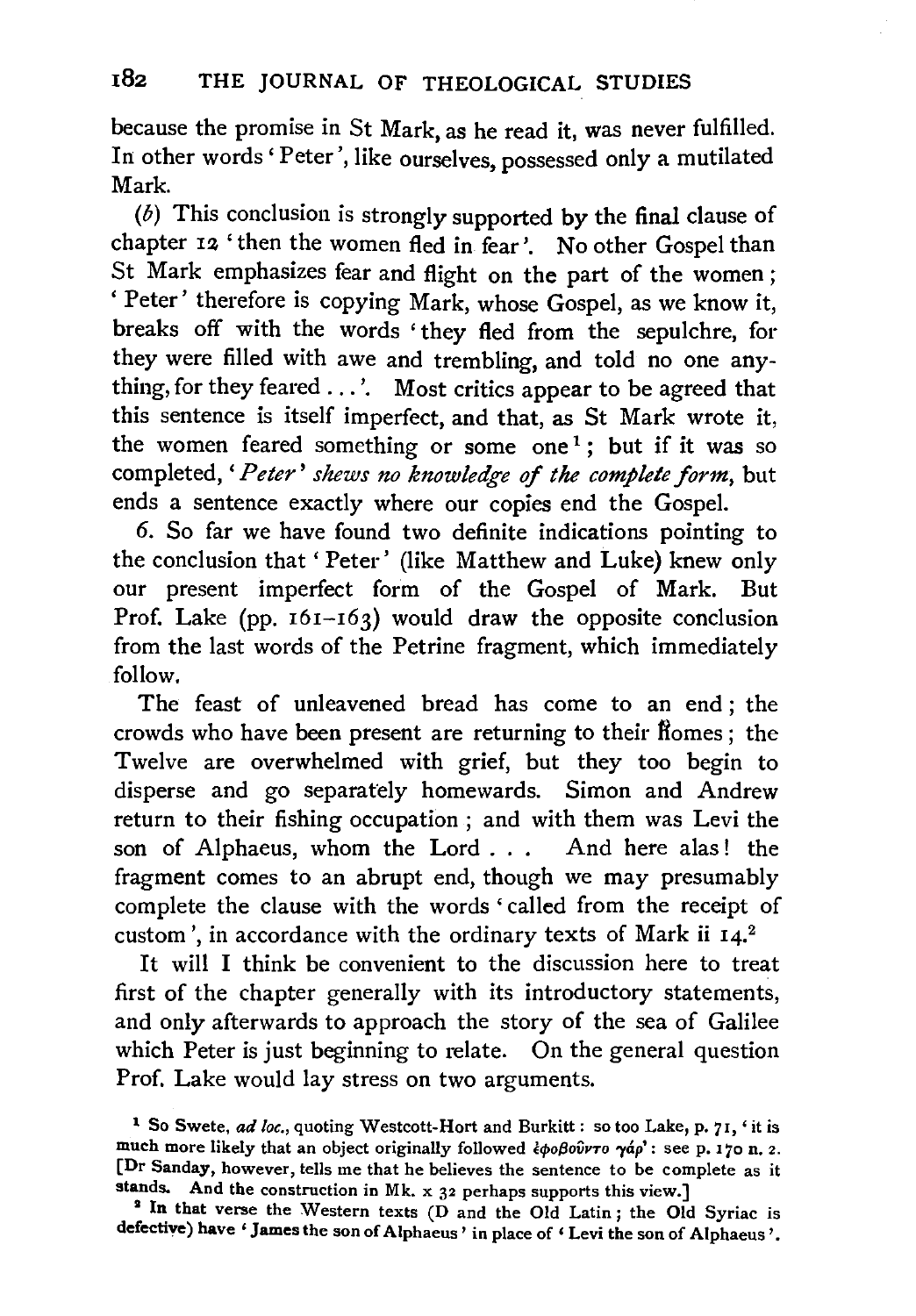' Up to this point the last chapters of the Gospel of Peter seem to be based on Mark. There is thus a certain probability that the redactor [i.e. ' Peter '] is still using this source.' I can best illustrate the exact value of this argument if I apply the statement of Prof. Lake, with the necessary changes of name, to the two other Synoptists. ' Up to this point the last sections of the Gospels of Matthew and Luke seem to be based on Mark. There is thus a certain probability that the redactors [i.e. Matthew and Luke] are still using this source.' But in spite of this ' certain probability ', no one is clearer than Prof. Lake that after this point Matthew and Luke did not in fact use Mark. If the balance is to weigh in the other direction in the case of ' Peter', it must be on more tangible grounds that the 'certain probability '.

Prof. Lake's other argument is that 'it is also noteworthy that the conduct of the disciples . . . agrees better with what may be best imagined to have been the contents of the lost conclusion than with any other known document'. The reference I suppose is to' Peter's' account of the apostles' grief and of the breaking up of their company into smaller groups, which drifted separately homewards. But neither of these features is quite unrepresented in extant documents; the dispersal is assumed in St John's narrative of the appearance at the sea of Tiberias (xxi 2), the tears and sorrow are emphasized in the Longer Appendix to St Mark (xvi 10); and that the subjective feelings of the disciples receive scantier mention in the canonical records may be quite as reasonably attributed to the relative austerity of the earlier stages of Gospel writing as to any other cause.

I do not think that these arguments help us much. The introductory sentences offer no presumptions, one way or the other, as to the source from which they are drawn. There is more to be said on both sides when we come to the evidence offered by the concluding sentence of' Peter'.

Since the scene has shifted to' the sea', we may assume that no appearance of the Risen Christ at or near Jerusalem is recorded: but every one of our complete narratives contains at least one such appearance, and the Gospel of Mark is the only one of the Gospels which can have agreed, while the form of the promise to the women in Mark xvi 7 supplies a *prima fade*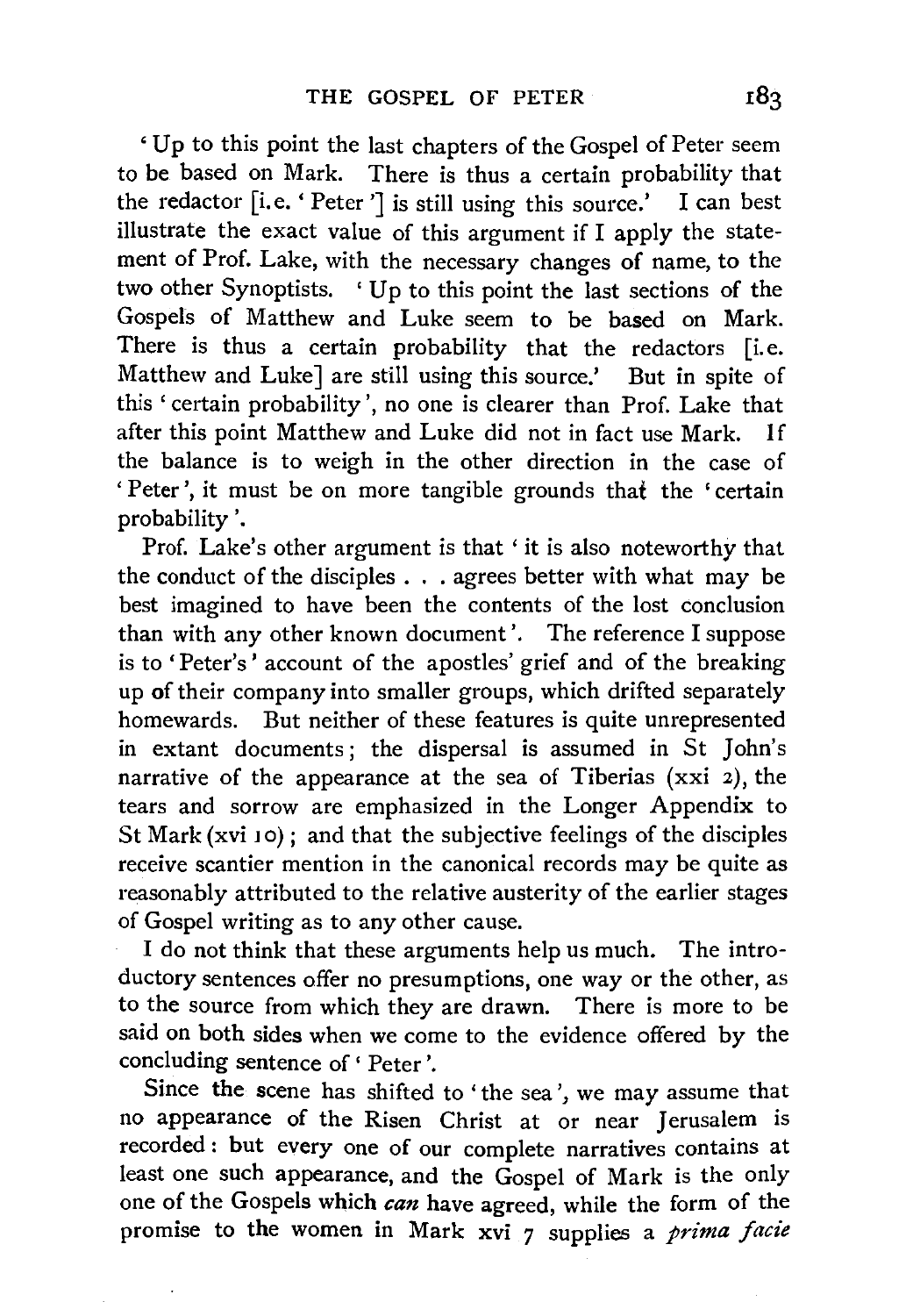ground for supposing that it  $did$  as a matter of fact agree, on this point with ' Peter'. In other words, ' Peter' records no appearances in Jerusalem, but may be about to record one at the Sea of Galilee; Mark must have recorded an appearance in Galilee, and may not have recorded any in Jerusalem.

This is really the one and only larger argument worth considering in favour of attributing the story in ' Peter' of which the opening words alone are preserved to us, to a source in the lost ending of Mark. Two smaller points on the same side are the name 'Levi the son of Alphaeus', and perhaps also the use of the term 'the sea'. 'Levi son of Alphaeus' is a description peculiar to St Mark, and for what it is worth Prof. Lake is entitled to rely on it as evidence of a connexion between this paragraph and the Second Gospel. If then 'Peter' borrows it, as is reasonable to suppose, from St Mark, it would no doubt be more likely in itself that he borrowed it from that part of St Mark which was parallel to the point which he had reached in his own work. But such a presumption is only valid in the absence of more definite indications, such as do seem to exist on the opposite side. And considering how lightly 'Peter' passes from one source to another, and how easily he harks back (as in the description ' Herod *the king')* to the phraseology of earlier portions of the Gospel, there is no real improbability in his having gone back for 'Levi son of Alphaeus' to the second chapter of St Mark.

The alternative view is, of course, to find in the last chapter of St John the source of this episode in ' Peter' ; and the arguments for and against this second view must now be considered.

' Beyond the fact that both " Peter " and John xxi narrate or imply an appearance to the disciples on the Sea of Galilee, there is nothing to support the suggestion ; and decidedly adverse to it is the lack of agreement as to the names of the disciples' (Lake, *op. cit.* p. I6I).

What does this 'lack of agreement' come to? The Gospel of John reckons a total of seven disciples, five of them named (Peter, Thomas, Nathanael, the sons of Zebedee) with two that are unnamed. The Gospel of Peter names Peter and Andrew his brother, besides Levi the son of Alphaeus; whether it named or implied others we cannot say, for the fragment breaks off here.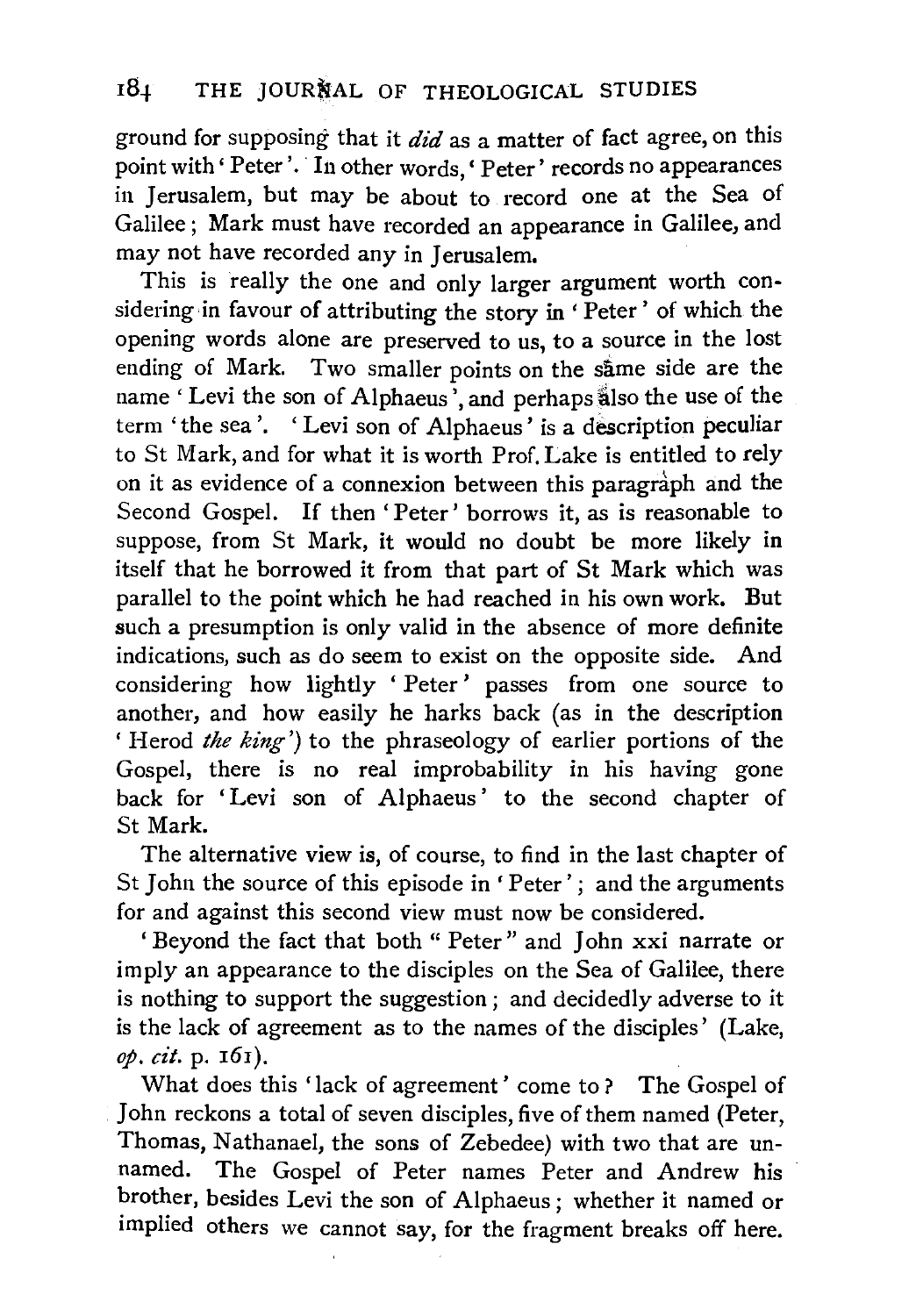Even though the verb preceding the mention of Levi is ' there was with us' and not 'there were with us', it is not quite impossible that other names followed as well. But let us suppose that no others were named; 'Peter' has not overstepped the limits of the Johannine account, for Andrew and Levi may represent his interpretation of the two unnamed disciples. Indeed, to judge by his proceedings in other cases where they can be tested, we can say this of him with fair certainty, that he shews an independence of his predecessors in respect to names out of all proportion to his independence of them in regard to subject-matter. Let us suppose, with Prof. Lake, that St Mark's Gospel was the standard authority of 'Peter'; the names of Barabbas, of Simon of Cyrene and his sons Alexander and Rufus, of Mary mother of James the little and Joses, of Salome, all disappear in the copy, while conversely the name of Petronius is inserted. It cannot therefore be said to be alien to 'Peter's' manner if he suppresses and even inserts names: if St John's Gospel was his authority here, we might be pretty certain that the names of the disciples would be varied from the original.

And Prof. Lake strangely underrates the points of contact between ' Peter' and the Fourth Gospel in the episode, or so much of it as is preserved to us. The fact that both 'Peter' and John bring the Sea of Galilee into the post-Resurrection narrative is in itself a startling coincidence ; and it is hardly less remarkable that the two documents agree in making the actors in the story neither the disciples in general nor yet Peter in particular, but a group of named disciples, more than any individual, less than the eleven. There is no real parallel to this in the extant Resurrection narratives <sup>1</sup>-nor indeed, apart from the well-known group of Peter James John (Andrew), in the Gospels as a whole. There is no hint of any such subdivision in the Resurrection narrative of the Second Gospel as far as we have it; on the contrary, the message which the women were to convey to 'the disciples and Peter', Mk. xvi *7,* can only be supposed to be leading up either to two appearances-one to St Peter in particular and one to the disciples in general-or to a single

<sup>&</sup>lt;sup>1</sup> 'The disciples', Mk. xvi 7, Jn. xx 18, 19, 25, 26; 'the Eleven', Mt. xxviii 16,<br>Mk' xvi 14: 'the Eleven and they that were with them' Lk. xxiv 33; Peter (Simon), Mk. xvi *'],* Lk. xxiv 34·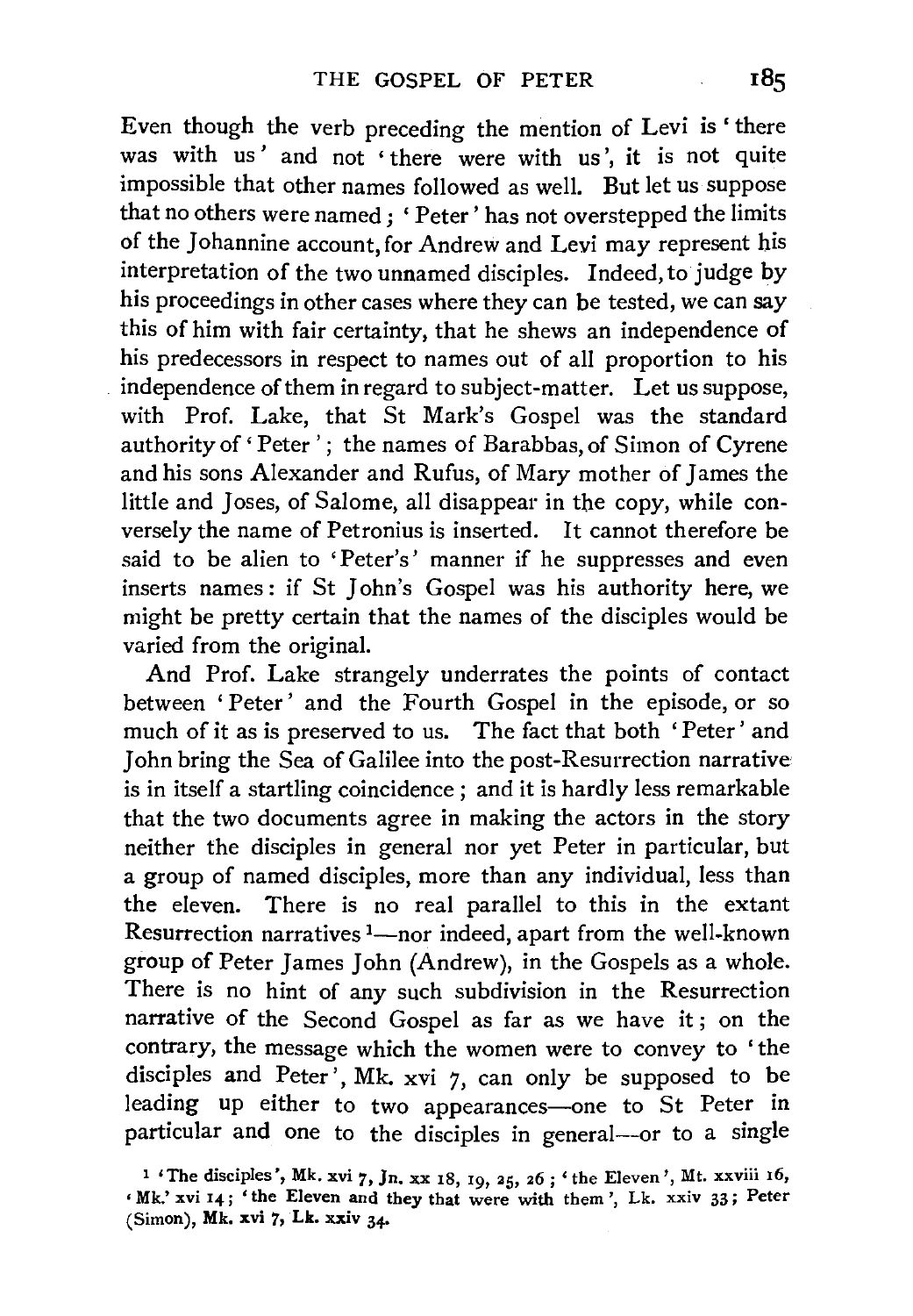appearance to St Peter in company with at least the whole group of the Eleven. Least of all can it be said that the phraseology of St Mark lends any countenance to the idea of partial appearances to three or four disciples at a time.

It will I think be conceded that the reasons for connecting this episode in 'Peter' with a known document in Jn. xxi are at least as cogent as the reasons for postulating its source in the unknown ending of Mark. But the question will still rightly be asked, why (on the hypothesis that the Fourth Gospel was the source) does ' Peter' pass over so many other appearances and select this one in particular? At least one appearance of our Lord in St Matthew's Gospel, three in St Luke, and three in St John, are recorded at earlier points than the manifestation by the sea of Tiberias; why are they neglected, and what reason can be given for the neglect of them which would not equally apply to the story of  $\ln$  xxi?

The answer to the first part of this question has been already anticipated (p. 175); 'Peter', as I conceive, deliberately omits from his Gospel anything which suggests that Jesus rose from the dead in a true human body, and it happens that the appearances to the disciples at Jerusalem recorded by St Luke (xxiv  $36-43$ ) and St John (xx 26-29) exclude more definitely than any of the others, by their emphasis on ' touching' and ' thrusting the hand ', the conception that the Risen Jesus was a bodiless phantom. I believe for my own part, as I have said, that the absence of any appearances of Christ from St Mark's Gospel, as it was then known, was precisely the reason why' Peter' at this part of his Gospel preferred to follow it.

The answer to the second part of the question is not quite so easy, and must necessarily be more speculative; but I believe that we shall be working on right lines if we emphasize the fact that the appearance by the sea of Tiberias related in Jn. xxi is the only appearance recorded at length in the canonical Gospels which deals specially with St Peter. A Gospel bearing his name could hardly fail to bring him to the forefront at the conclusion of the narrative; and if stress was laid in ' Peter', as in some other Gnostic documents, on traditions specially committed by the Lord to select disciples, the time of such a commission will naturally have been after the Resurrection, and the recipient can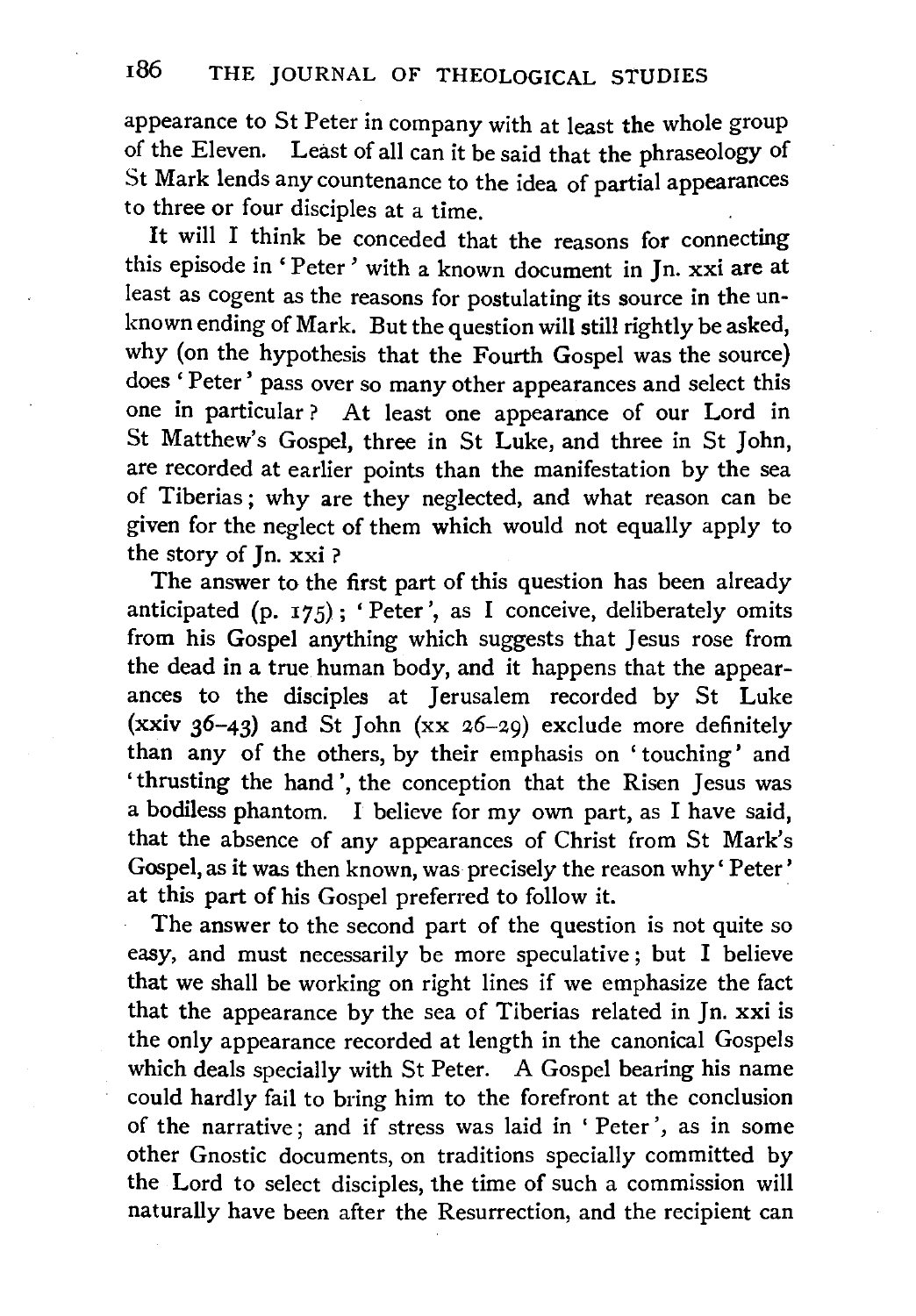hardly have been any other than the supposed writer of the Gospel, Simon Peter himself.! The book would thus find its natural climax. On these lines I should suggest an explanation, in so far as explanation can be offered under such circumstances at all, of the meaning of the episode which the Petrine Gospel was apparently proceeding to narrate.

To sum up the results of this paper. The attempt has been made first to shew (pp.  $164-173$ ) that, due regard being had to the circumstances and conditions of the time when ' Peter' wrote, comparison of the documents makes it infinitely more probable than not that he was acquainted with, and in his own Gospel made use of, all four Gospels of the Church. It would be difficult to say what conception could survive of evidence of literary contact, if its cogency was not admitted in this case. But once it is admitted that 'Peter' used the Fourth Gospel as one of his sources, then again it seems at least much more probable that, in the story introduced by the closing words of the extant fragment, he was depending on that Gospel rather than on the lost ending of St Mark, which there is not the least reason (from any other point of view) to suppose had survived as late as the second century A.D. Therefore 'Peter' adds nothing to the witness of the earliest tradition of the Resurrection.

### C. H. TURNER.

<sup>1</sup> It is possible that the names of Andrew and Matthew were selected, or substituted for those disciples mentioned in Jn. xxi 2, just because those particular apostles were already being claimed as channels of secret traditions handed down in Gnostic circles. The fabrication of Gnostic Acts of Andrew and Matthew, or of Peter and Andrew, though these may doubtless not have been quite as old as 'Peter', points in the same direction.

[NoTE. Both Dr Sanday and Dr Lock demur (independently) to the combination, on p. 172, of 'Peter' no. 50 with Jn. xviii  $3-6$ ; and in face of their opinion I hesitate to adhere to my own. Yet  $\epsilon_{\text{mech}}$  re in 'Peter' is so odd that it seems to me best explained as an echo of an earlier document.]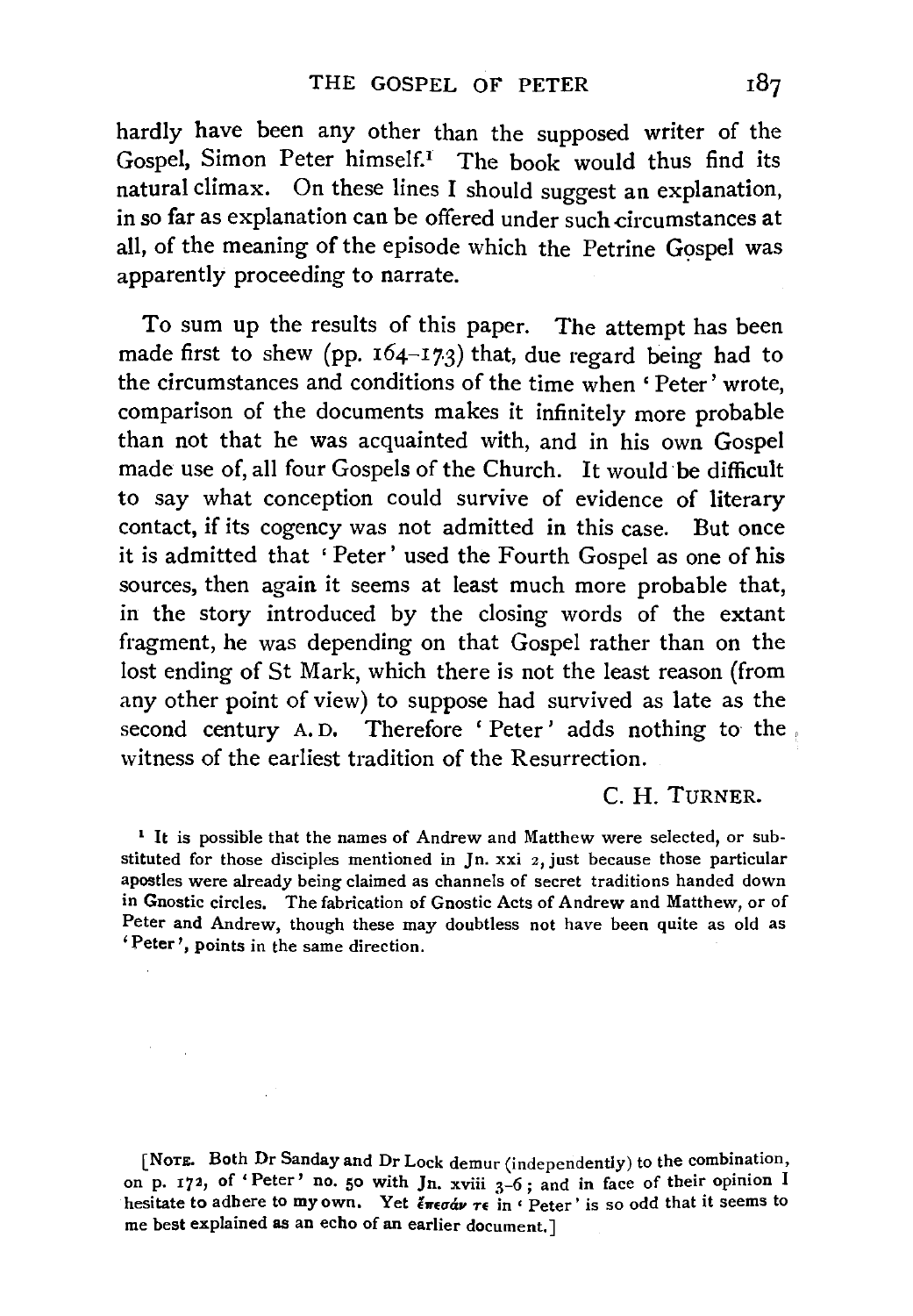## NOTE ON επιφώσκειν.

THE verb επιφώσκειν is found in two of the Gospels in connexion with time-notices of the Burial and Resurrection narrative. St Luke employs it in his account of the Burial, xxiii 54 και ήμέρα ην παρασκευής και  $\sigma$ άββατον έπέφωσκεν, 'it was Preparation-day, and Sabbath was dawning': St Matthew in his account of the Resurrection, xxviii r  $\partial \psi$   $\delta \xi$ *σαββάτων τη επιφωσκούση είς μίαν σαββάτων*, 'late on Saturday, in the [night] that dawns to the first day of the week'. Clearly both these uses of a verb which ought to mean ' to be dawning' are odd enough to excite investigation.

Prof. Lake (pp. 56-6o) feels the difficulty, but has no doubt at all as to the remedy.  $\epsilon \pi \psi_0$  *επιστή διατι*μωτεία *dawn*: 'there is no evidence for it in Greek in any sense except a reference to sunrise.' You have only to assume that both the First and Third Evangelists forgot at what point in the twenty-four hours the Jews began their days, and all is straightforward : Matthew's ' statement implies a reckoning of days in which the dividing line was sunrise, not sunset' (p. 56), Luke 'did not fully understand or had momentarily forgotten the Jewish time-reckoning, and thought that, according to the law, Joseph of Arimathaea and the women had the whole of Friday evening and night at their disposal'  $(p. 59)$ .

We begin by testing this counter-hypothesis, and we ask in relation to it the two questions, Is it credible in itself? apd Does it harmonize with the contexts?

I. Is it really credible that any Christian of the apostolic or subapostolic generations was ignorant at what moment the Jewish day began? The 'redactor of the First Gospel', as Prof. Lake calls him, was presumably a Jewish Christian: the evangelist Luke, Gentile Christian though he was, was the companion of St Paul, and sabbaths were presumably observed in the Apostle's company. But quite apart from any special presumptions about individuals, the whole Christian day-reckoning was derived from the Jewish; the Christian Sunday commenced at sunset as the Jewish sabbath ended, and no Christian can by any conceivable stretch of the imagination have thought of any other hour as the dividing line between day and day of his religious kalendar. Least of all could he have been ignorant at what time of day Easter Sunday began.

2. Does it harmonize with the contexts? St Matthew, on the Professor's reading, describes the visit of the women as 'late on the sabbath as it began to dawn towards' Sunday, and paraphrases this as 'the hour before the dawn'; but if a difficulty is thus got over in regard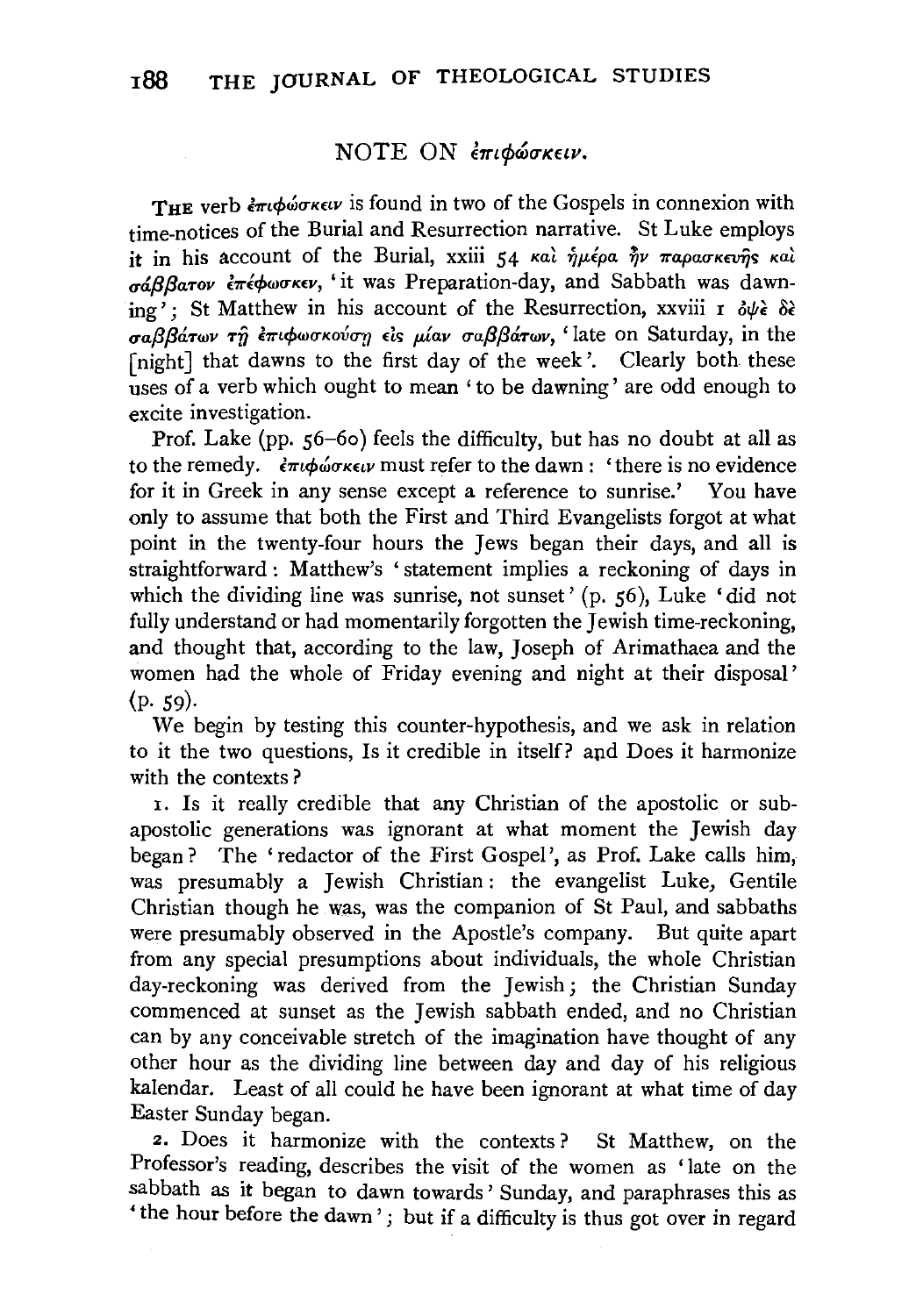to επιφώσκειν, a not less serious one surely stares us in the face in regard to όψέ. If Prof. Lake finds 'no evidence for επιφώσκειν in Greek in any sense except a reference to sunrise', would he be able to find any evidence for  $\partial \psi \epsilon$  in Greek in any sense except in reference to the hours, let us say roughly, from afternoon to midnight? Therefore the ambiguities in St Matthew are not in the least really cleared away when the Professor has explained that the Evangelist mistook the commencement of the Jewish day. With regard to St Luke he seems to me to be less successful still. Luke, he writes, 'thought that, according to the law, Joseph of Arimathaea and the women had the whole of Friday evening and night at their disposal ... that the women prepared the spices during the night before the Sabbath'. Dr Lake seems to have overlooked the fact that St Luke records the 'dawning' of the sabbath in verse 54 *before* he notes that the women returned home and began their preparations of spices and ointments. Here again, then, the hypothesis that *επιφώσκειν* means sunrise does not work.

We must look in some other direction for the solution of the difficulty. And first we will turn to pseudo-Peter, and see what lessons we can learn from his use of the word under debate. Obviously the word caught his notice, for he has employed it at two separate points, and on the second occasion in two successive sentences. In § 2 Herod assures Pilate that he and the Jews would themselves have seen to the burial, for 'sabbath is dawning' (σάββατον επιφώσκει) and the sun must not set on an unburied criminal'. Further on, after the account of the Crucifixion and Burial, we are told in § 9 that 'early, as sabbath was dawning' (πρωΐας επιφώσκοντος του σαββάτου), a multitude came from Jerusalem and the country round to see the tomb sealed; and 'in the night in which the Sunday was dawning' (τη νυκτι ή επέφωσκεν ή κυριακή), the Resurrection and the portents that accompanied it took place.

Now if 'Peter' uses the verb twice, once in relation to the Burial, where St Luke had used it, and once in relation to the Resurrection, where St Matthew had used it ; if moreover he is found to employ it on the first occasion in just the same phrase as St Luke's,  $\sigma d\beta\beta a\tau o\nu$  $\epsilon \pi \phi$ ώσκει, and on the second occasion in almost the same phrase as St Matthew's, τη νυκτί η επέφωσκεν ή κυριακή—the Matthaean phrase  $\tau$ η επιφωσκούση omits the noun, but 'Peter's' νυκτί is I think the correct supplement-then the natural deduction is that on the first occasion ' Peter' is copying Luke, and on the second occasion is copying Matthew. But Prof. Lake does not believe that ' Peter' used Luke at all. In that case it is all the more remarkable that, independently of Luke, 'Peter' appears to use the phrase σάββατον επιφώσκει, just as Luke does, of sunset: indeed the case is clearer in Peter, since σάββατον επιφώσκει is immediately followed by  $\tilde{\eta}\lambda$ ww  $\mu\tilde{\eta}$  8vval. Prof. Lake can no longer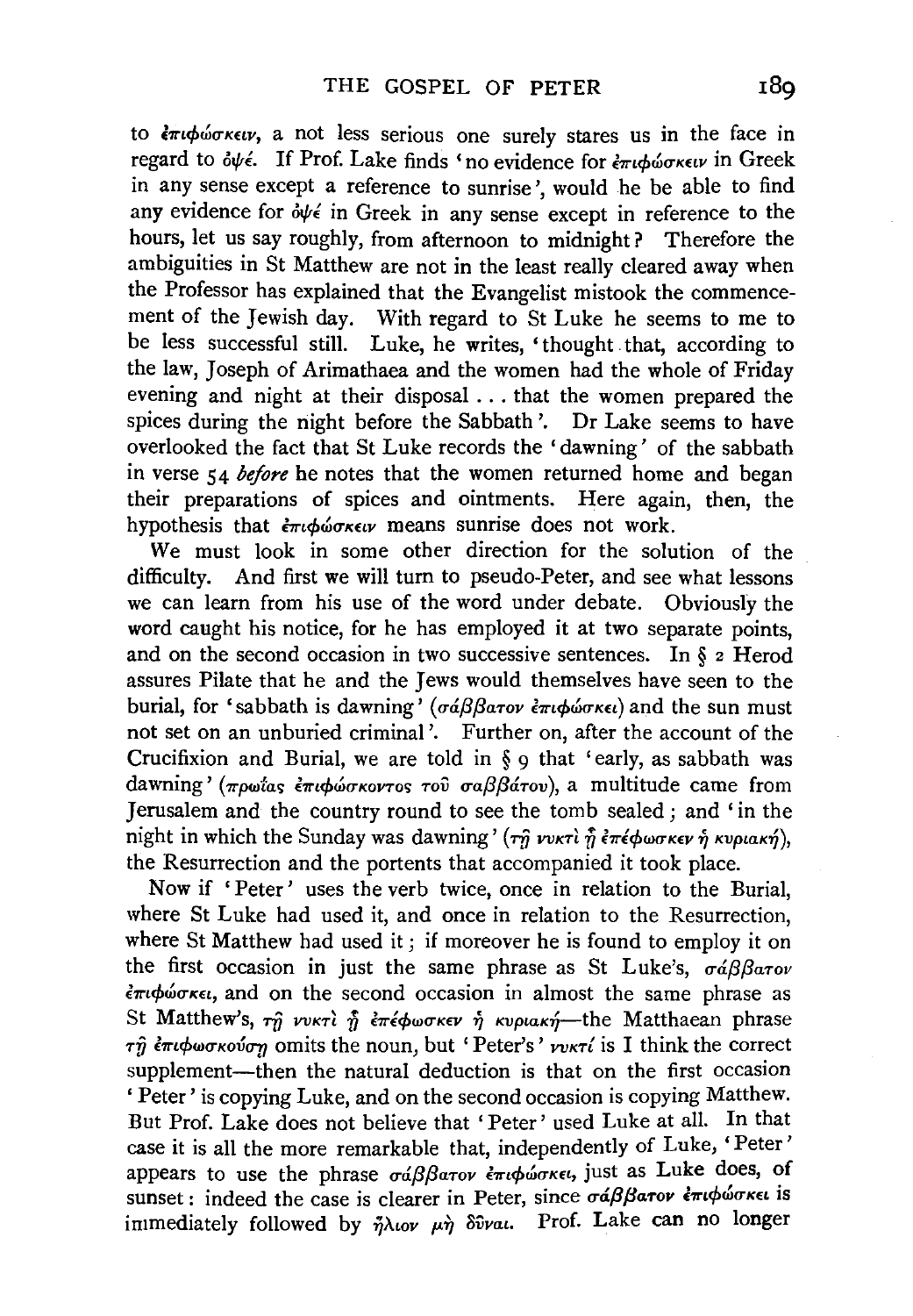write that there is no evidence for  $\epsilon \pi \iota \phi \omega \sigma \kappa \epsilon \iota \nu$  in Greek in any sense except a reference to sunrise; for here is evidence in pseudo-Peter. After all, however, this is only an *argumenlum* ad *hominem;* let us suppose it admitted that 'Peter' has borrowed  $\epsilon_{\pi\iota\phi\omega\sigma\kappa\epsilon\nu}$  from Luke as well as from Matthew, and it still remains true that 'Peter' found no difficulty in adopting the word and interpreting it of the evening. At whatever exact moment of the day he may be supposed to place the conversation between Pilate and Herod on the subject of the burial, the moment to which the conversation looks forward can only be sunset: that 'sabbath is dawning' and that 'the sun may not set on the corpse of a criminal' exposed on the gallows, are two parallel and mutually complementary parts of the argument.<sup>1</sup>

What then is the true explanation of St Luke's language? I think it is simply this, that, if you have to employ for the time-definitions of a system that began its day at sunset the terminology of a language which postulated a day that began with sunrise, you will naturally find yourself using expressions of the one that are strictly applicable only to the other. In other words, when St Luke wanted to talk in Greek of the commencement of the Jewish day, he still talked of its 'dawn '.2 Some such hypothesis seems to me to involve far fewer difficulties than that which Prof. Lake so lightly assumes to be the only rational one.

<sup>1</sup> It does not necessarily follow either that Matthew used  $\epsilon \pi \iota \phi \omega \sigma \kappa \epsilon \iota \nu$  of the evening, or that ' Peter' when writing on his own account would do so. In §  $\alpha \pi \rho \omega \tau$  as επιφώσκοντος του σαββάτου, which is 'Peter's' own phrase, naturally means 'early in the day as sabbath was dawning', while his remaining phrase ' the night in which Sunday dawned', if it correctly interprets (as I think it does) St Matthew's  $τ\hat{n}$  επιφωσκούση είs μίαν σαββάτων 'the ... which dawned towards Sunday', shews that he could learn from the context to connect  $\frac{1}{2}$   $\frac{1}{2}$   $\frac{1}{2}$  (which with night as well as in another with sunset. But I am by no means sure, though the case is not so clear, that St Matthew does not use the word in the same sense substantially as St Luke ; if so, the Resurrection will have been placed by him in the *early* hours of the night Saturday-Sunday.

<sup>2</sup> Archdeacon Allen (on Mt. xxviii  $I$ ) tells us that there actually is an Aramaic word meaning both ' dawn ' and 'the beginning of the technical day' i. e. evening.

[NoTE. In the translation, pp. 191-195, capital type is used for words and phrases which seem to be derived from the parallel passage in one or other of the Four Gospels, italic type where words or phrases are borrowed apparently from other parts of the canonical writings.]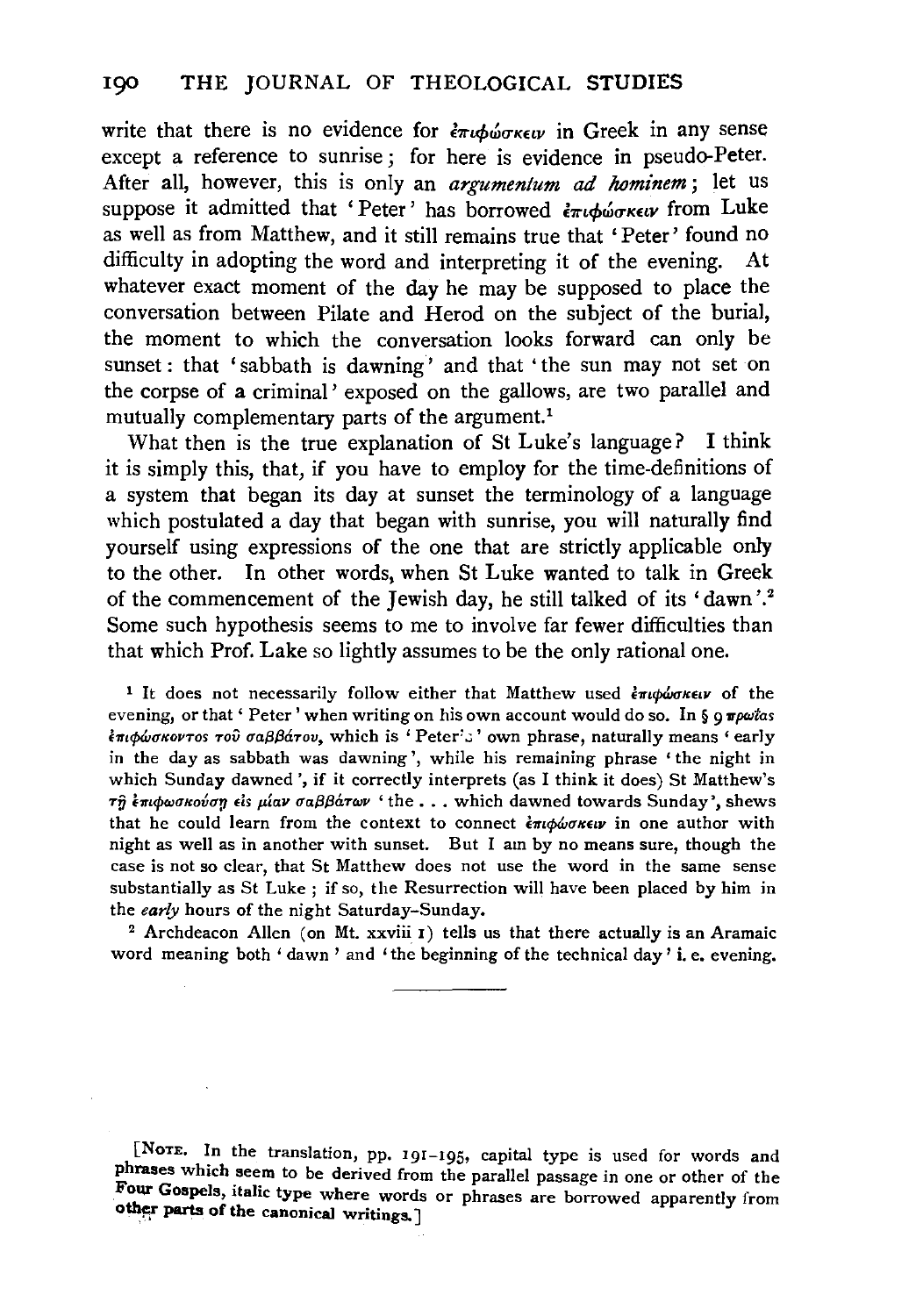# TRANSLATION OF THE GOSPEL OF PETER.

[Then Pilate washed his hands]

§ I But of the Jews none <sup>1</sup>WASHED HIS HANDS, <sup>1</sup> Mt. xxvii 24. nor did <sup>2</sup> HEROD nor any one of his judges; <sup>2</sup> Lk. xxiii  $7-11$ . and when they would not wash themselves,

Pilate rose.<br>
And then Herod <sup>3</sup> *the king* ordered <sup>4</sup> *the* <sup>3</sup> Cf. Mk. vi 14, Mt. xiv 9.<br> *Lord* to be <sup>5</sup> SEIZED. telling them. <sup>6</sup> ' Whatever <sup>4</sup> Lk., Jn., cf. p. 169. Lord to be <sup>5</sup> SEIZED, telling them, <sup>6</sup> 'Whatever  $\frac{1}{5}$  Lk., Jn., cf. p. 169.<br>I have ordered *you* to *do* to him, *do*.' <sup>8</sup> Mt. xxvii 27, Jn. xix 17.<br>§ 2 But Joseph the friend of Pilate and of the

- Lord was present there ; and knowing that hey were going to crucify him, he <sup>7</sup> WENT  $\tau$  Mk. xv 43. TO PILATE AND ASKED FOR the Lord's BODY for burial. And Pilate 8 *sent to Herod* and 8 Lk. xxiii *7•*  asked for his body; and Herod said, 'Brother Pilate, even if some one had not asked for him, we ourselves would have buried him, seeing that <sup>9</sup> SABBATH IS DAWNING.' For it is <sup>9</sup> Lk. xxiii 54.<br>
<sup>0</sup> written in the law that <sup>11</sup> the sun should not <sup>10</sup> Cf. Jn. x 34, xv 25.<br>
re desuu on one that has been put to doath. <sup>11</sup> Cf. Eph. iv 26 (Deut. xxiv *go down* on one that has been put to death. seeing that  $9$  SABBATH IS DAWNING.' For it is  $9$  Lk. xxiii 54.
- $\frac{1}{3}$  about the time that has been put to death.<br>  $\frac{15}{2}$  [17]).<br>
13 And <sup>12</sup> *he handed him over to* the people <sup>12</sup> Jn. xix 16, Lk. xxiii 25, the 18 DAY BEFORE *their* FESTIVAL, 14 THE UNLEAVENED BREAD; and they seizing the  $\frac{1}{14}$  Mk, xiv  $I_2 = Mt$ . xxvi 17. Lord began to push him at a run and to say, 'Let us drag about 15 *the Son of God,*  having got <sup>16</sup> AUTHORITY over him.' And <sup>17</sup> Jn. xix 2. they <sup>17</sup> CLOTHED HIM <sup>18</sup> WITH PURPLE, and <sup>18</sup> Mk. xv 17 (Jn. xix 2).<br><sup>9</sup> SATE him on the judgement-seat, saying, <sup>20</sup> Mk. xv 18 = Mt. xxvii 20. 'Judge righteously, 0 2 ° KING 21 of *Israel.'*  Judge righteously, O<sup>20</sup> KING <sup>21</sup> of *Israel.* Jn. xix 3.<br>And <sup>22</sup> one <sup>23</sup> of them <sup>24</sup> brought <sup>25</sup> A THORNY <sup>22</sup> Mk. xv 36, <sup>28</sup> Mt. xxvii 48. CROWN and 26 SET it ON THE Lord's HEAD; and others stood up and <sup>27</sup> SPAT IN his eyes,  $\frac{26}{27}$  Mt. xxvii 29, Jo. xix 2. and others  $^{28}$  BUFFETED HIS CHEEKS; others  $^{28}$  Mt. xxvii 68, cf. Isa, 16. began to <sup>29</sup> prick him <sup>30</sup> WITH A REED, and some to <sup>31</sup> SCOURGE him, saying, 'With this  $\frac{3}{2}$  *honour* let us *honour* the Son of God.'  $\frac{32 \text{ } \text{Mt. xxvii}}{2}$
- $\dot{a}$  And they brought <sup>33</sup> TWO MALEFACTORS, <sup>33</sup> Lk. xxiii 32, 33. and crucified the Lord <sup>34</sup> BETWEEN them. <sup>54</sup> Jn. xix 18.<br><sup>6</sup> *But* he was *silent*, as though he had <sup>35</sup> Mk. xiv 61, Mt. xxvi 62. no pain. and crucified the Lord<sup>34</sup> BETWEEN them.<sup>34</sup> Jn. xix 18.
	- And when they had raised the cross, they

- 
- 
- 
- 
- 

- 
- 
- 
- 
- 
- Mk.  $xy \t15 = Mt$ .  $xxvii 26$ .<br><sup>13</sup> Jn. xii 1, xiii 1 (cf. vi 4, vii 2).
- 
- <sup>1</sup>5 Cf. Mt. xxvi 63, xxvii 40, 43, 54 (Jn. xix  $7$ ). 16 Jn. xix 10 (Lk. xxiii 7).
- 
- 
- 18 Mk. xv 17 (Jn. xix 2).
- <sup>19</sup> Jn. xix 13.
- 
- 
- $24$  Jn. xix 29.  $25$  Mk. xv 17.
- 26 Mt. xxvii 29, Jo. xix 2.
- 
- 
- 29 Cf. Jn. xix 34·
- 30 Mk. xv 19.
- 
- <sup>32</sup> Mt. xxvii 9 ??.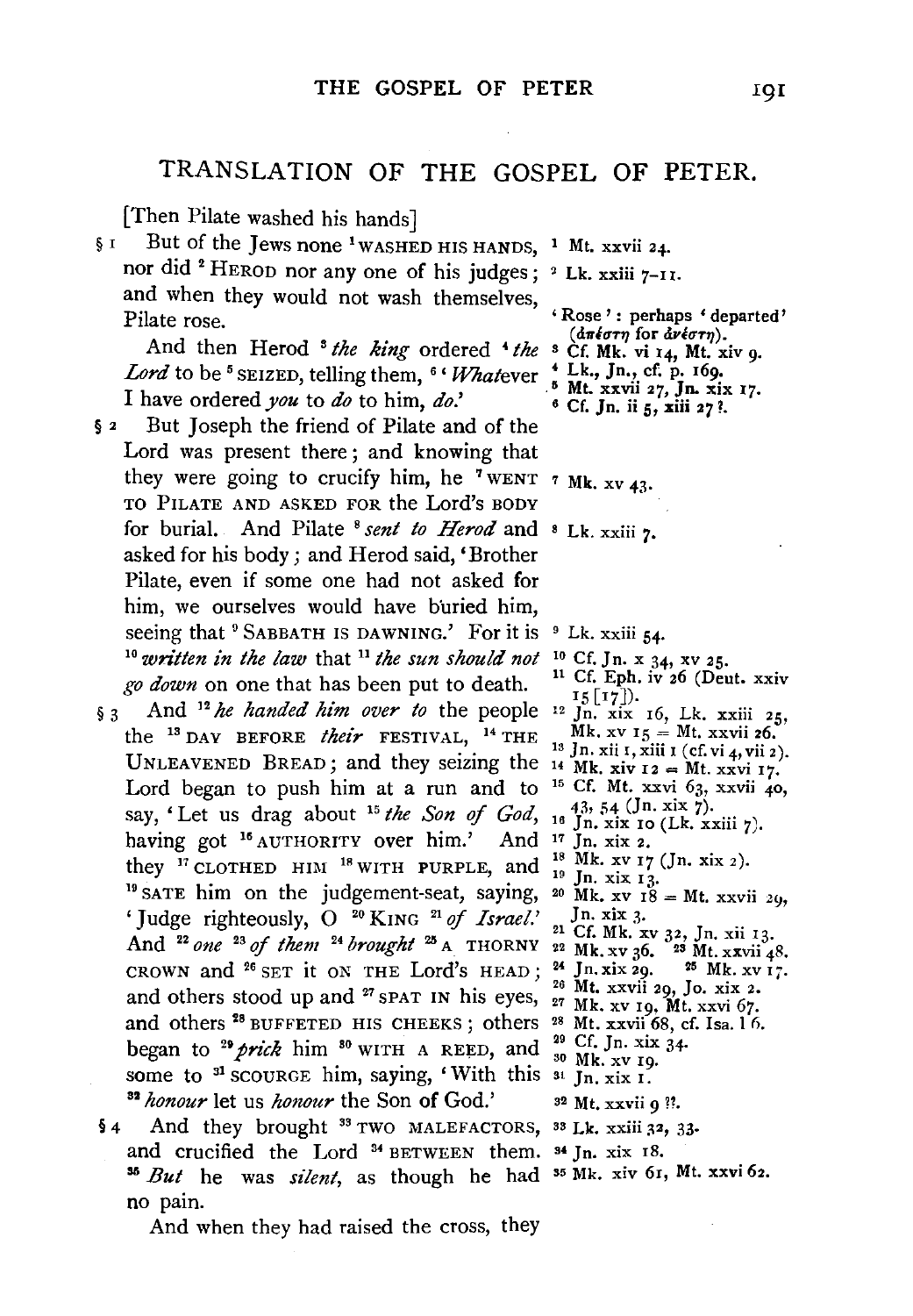<sup>36</sup> INSCRIBED on it that <sup>37</sup> 'THIS IS THE KING <sup>21</sup> of Israel'.<br>And laying down his garments before him, 36 Mk. XV 26. 37 Mt. xxvii 37· 21 *See above,* p. 191·.

they <sup>38</sup> DIVIDED them and CAST the <sup>39</sup> LOT OVER THEM.

 $40$  BUT ONE OF those MALEFACTORS  $41$  RE-  $40$  Lk. xxiii 39.  $41$  Mk. xv 32 PROACHED them, saying,  $42$  'WE for the ill  $_4$ <sup>(Mt. xxvii 44)</sup>. which we have done are suffering as we do; BUT THIS MAN, who has become Saviour of men, what wrong hath he done you?' And being angry with him, they gave orders that his 48 LEGS should not be BROKEN, in *4°* Jn. xix 31. order that he might die in torment.

5 And <sup>44</sup> IT WAS midday, AND DARKNESS <sup>44</sup> Lk. xxiii 44. overshadowed <sup>45</sup> ALL Judaea; and they were <sup>45</sup> Mt. xxvii 45. troubled and anxious to know whether the sun had set, seeing that he was still alive; for it was contained in their scriptures that the sun should not set on any that had been put to death.

And <sup>46</sup> ONE of them SAID, ' Give him  $47$  gall <sup>46</sup> Mk. xv 36.  $47$  Mt. xxvii 33. with VINEGAR to drink'; and they mixed it, and <sup>48</sup> GAVE IT HIM TO DRINK, and <sup>49</sup> FUL-FILLED ALL THINGS, and CONSUMMATED their sins on their own heads.

But many began to <sup>50</sup> go about *with lights*, <sup>50</sup> Jn. xviii 3, 6. supposing it was night, and *tumbled down.* 

And the Lord  $51$  CRIED aloud, saying, 'My  $51$  Mt. xxvii 46, Mk. xv 34. Power, my Power, hast thou FORSAKEN ME? ' And <sup>52</sup> HAVING SO SAID, he <sup>53</sup> was taken up. And at that very hour  $^{54}$  THE VEIL OF THE  $^{54}$  Mt. xxvii 51, Mk. xv 38 TEMPLE of Jerusalem was burst IN Two.

§ 6 And then they tore away 55 *the nails* from 55 Jn. XX 25. the Lord's *hands*, and <sup>56</sup> LAID him on the <sup>56</sup> Mt., Mk., Lk., Jn. earth; and <sup>57</sup> ALL THE EARTH QUAKED, and 57 Mt. xxvii 51.<br><sup>58</sup> great fear came. Then the sun shone, and 58 Ac. x 5. 11. it was found to be  $59$  THE NINTH HOUR,  $59$  Mt.  $xxvii$  46, Mk.  $xy$  34. and  $60$  THE JEWS rejoiced, and gave Joseph  $60$  Jn. xix 31, &c. his body to bury it, because he had been seeing what good he did. And receiving the Lord, he washed him and  $61$  swathed him  $61$  Mk. xv 46. IN LINEN, and took him into his  $^{62}$  OWN TOMB,  $^{62}$  Mt. xxvii 60. called 'Joseph's 88 GARDEN'. <sup>58</sup> great fear came. Then the sun shone, and <sup>58</sup> Ac. v  $_5$ , 11.

- 
- 
- 
- <sup>38</sup> Mk. xv 24 (Mt. xxvii 35, Lk. xxiii 34).
- $39$  Jn. xix 24.
- 
- 

48 Mk. xv 36 (Mt. xxvii 48). 49 Jn. xix 28, 30.

 $5^2$  Lk. xxiii 46.  $5^3$  Ac. i 2, Lk. ix  $51$ . (Lk. xxiii 45).

- 
- $63$  Jn. xix 41.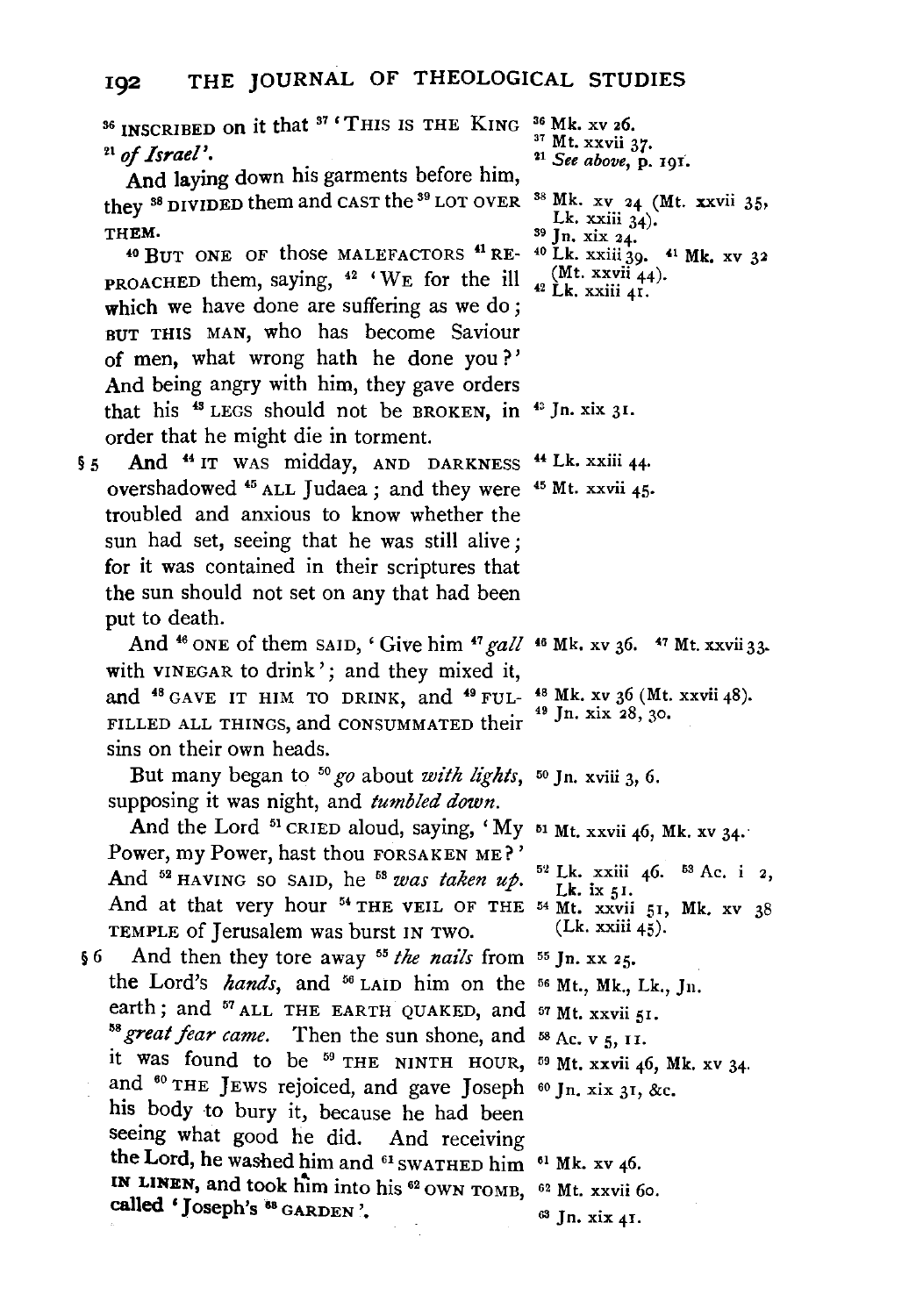§ *7* Then 60 *the Jews* and 64 *the elders and the*  64 Mt. xxvi 3, xxvii r. *priests,* seeing what harm they had done themselves, began to beat their breasts and to say,<br><sup>65</sup> 'ALAS FOR OUR SINS: judgement and the end OF JERUSALEM IS NIGH.'

But I with my companions gave myself up to grief, and we were struck to the heart, and we <sup>66</sup> concealed ourselves, for search was being <sup>66</sup> Cf. Jn. xx 19. made by them for us as malefactors and as intending to fire the Temple. And at all his we fasted and sat  $67$  MOURNING AND  $67$  Cf.  $4$  Mk.' xvi 10. WEEPING night and day until the Sabbath.

8 But the scribes and <sup>68</sup> PHARISEES and <sup>68</sup> Mt. xxvii 62, xxviii 12. ELDERS BEING GATHERED TOGETHER, hearing that the whole people were murmuring and beating <sup>69</sup> THEIR BREASTS, saying, 'If all <sup>69</sup> Lk. xxiii 48. these great signs came to pass at his death, see how <sup>70</sup> RIGHTEOUS A MAN he was!'—the <sup>70</sup> Lk. xxiii 47. ee how <sup>70</sup> RIGHTEOUS A MAN he was!'—the <sup>70</sup> Lk. xxiii 47.<br>elders were afraid and went <sup>71</sup> TO PILATE and <sup>71</sup> Mt. xxvii 62–66. besought him, SAYING, 'Put soldiers at our disposal, in order that they may guard his sepulchre for THREE DAYS, FOR FEAR HIS DISCIPLES COME AND STEAL HIM AWAY, and THE PEOPLE suppose that he has risen from the DEAD and do us harm.' And PILATE put at their disposal to guard the tomb Petronius <sup>72</sup> the centurion with soldiers, and <sup>72</sup> Mk. xv 39. there accompanied them to the sepulchre elders and scribes. And all of them together that were there with the help of the cenurion and soldiers rolled  $73$  A BIG STONE and  $73$  Mt. xxvii 60. set it  $74$  AT THE DOORWAY OF THE SEPUL-  $74$  Mk. xv 46 (Mt. xxvii 60). CHRE. And they sealed it with  $75 \text{ seven}$   $75 \text{ Apoc}$ , vi (cf. Mt. xxvii 66), *seals,* and fixed camp there and kept guard.  $\overline{a}$  9 And <sup>76</sup> *early* <sup>77</sup> at Sabbath dawn a multitude <sup>76</sup> Jn. xxi 4. <sup>77</sup> Lk. xxiii 54.

came from Jerusalem and the country round to see the sepulchre as it was sealed.

But in the night in which the Lord's day 7 <sup>78</sup> DAWNED, while the soldiers were on guard, two and two to a watch, there 79 *came a*  loud *voice* in *the heaven*, and they <sup>80</sup> saw the *heavens opened* and <sup>81</sup> TWO MEN <sup>82</sup> DESCENDING thence, 83 *having a great light,* and standing ss Cf. Mt. iii 15 *cod a.* VOL. XIV. 0

65 Lk. xxiii 48 *v.* I. (but as in p. r66 *n.* r, Peter may be the source of the  $v(l)$ .

- 
- 

- 7S Mt. xxviii r. 79 Mk. i ro, u, Mt. iii r6, 17, Lk. iii 21, 22. so Cf. Jn. i 51.
- 81 Lk. xxiv 4.  $82$  Mt. xxviii 2.
-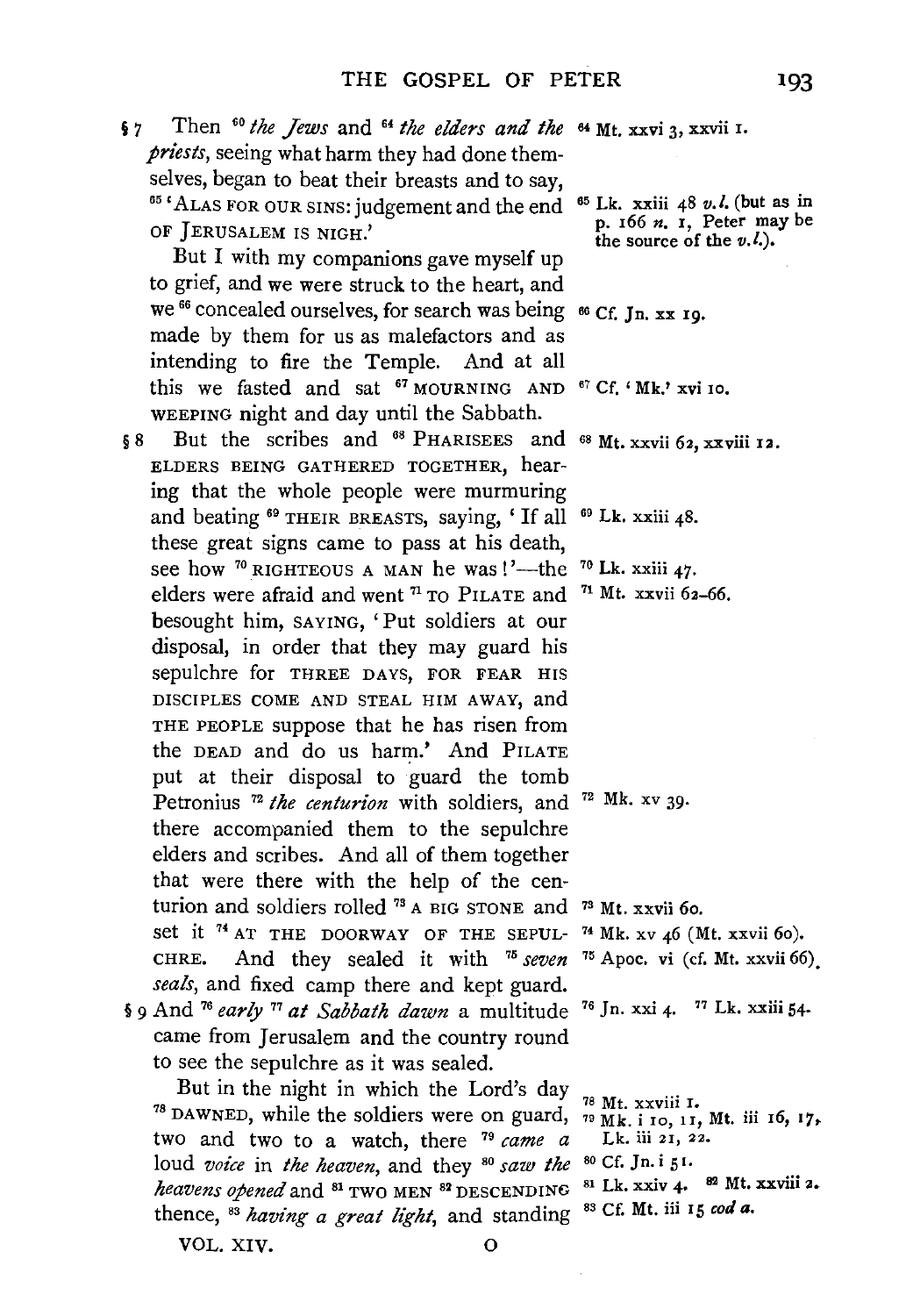by the tomb. And that stone which had been thrust against the doorway moved of tself and  $84$  yielded slightly, and the tomb  $84$  Cf. Mk. xvi 4. was open and both <sup>85</sup> YOUTHS entered.

§ 1 o Then those soldiers at the sight awoke the. centurion, and also the elders, for they too were present on guard. And as they were relating what they had seen, again they see three men coming out of the tomb, and two of them upholding the third, and a Cross following them ; and the heads of the two reached as far as heaven, but the head of the one who was escorted by them passed the heavens. And they heard a voice from the heavens saying, 'Hast thou preached to them that are fallen asleep ? ' and from the Cross was heard an answer, 'Yea.'

 $§$  11 Then the party conferred with one another, and determined to go and report matters to Pilate. And while they were still thinking of it, once more they see a vision of the heavens pened, and a man descending and  $^{86}$  ENTER-  $^{86}$  Mk, xvi 5. ING THE SEPULCHRE.

At this sight the centurion and his men hurried off, night though it were, to Pilate, abandoning the tomb where they were on guard : and in great distress they related verything that they had seen.  $87$  DECLARING  $87$  Mt. xxvii 54. 'OF A TRUTH HE WAS SoN OF GoD'. Pilate answered and said, ' I am clean 88 *of the*  88 Mt. xxvii 24. *blood* if the Son of God ; it was *your*  doing.'

Then all the party approached and made humble request of him and begged that he vould order the centurion and his men to *88 ° say nothing of what they had seen.* ' For ', <sup>39</sup> Cf. Lk. viii 56, Mt. xvii 9. said they, 'it is better for us to incur very great sin before God rather than to <sup>90</sup> *fall into* <sup>90</sup> 2 Reg. xxiv I4. *the hands of* the people of the Jews and be stoned.' So Pilate ordered the centurion and his men to say nothing about it.

**EXECUTE:** The 11 STEET IN SUPPORTED THE STATE TO AND 11 AT DAYBREAK ON Sunday <sup>92</sup> MARY  $\frac{91}{92}$  In XX I. THE MAGDALENE, a  $^{93}$  DISCIPLE OF THE LORD  $^{93}$  Jn. xx I,

85 Mk. xvi 5·